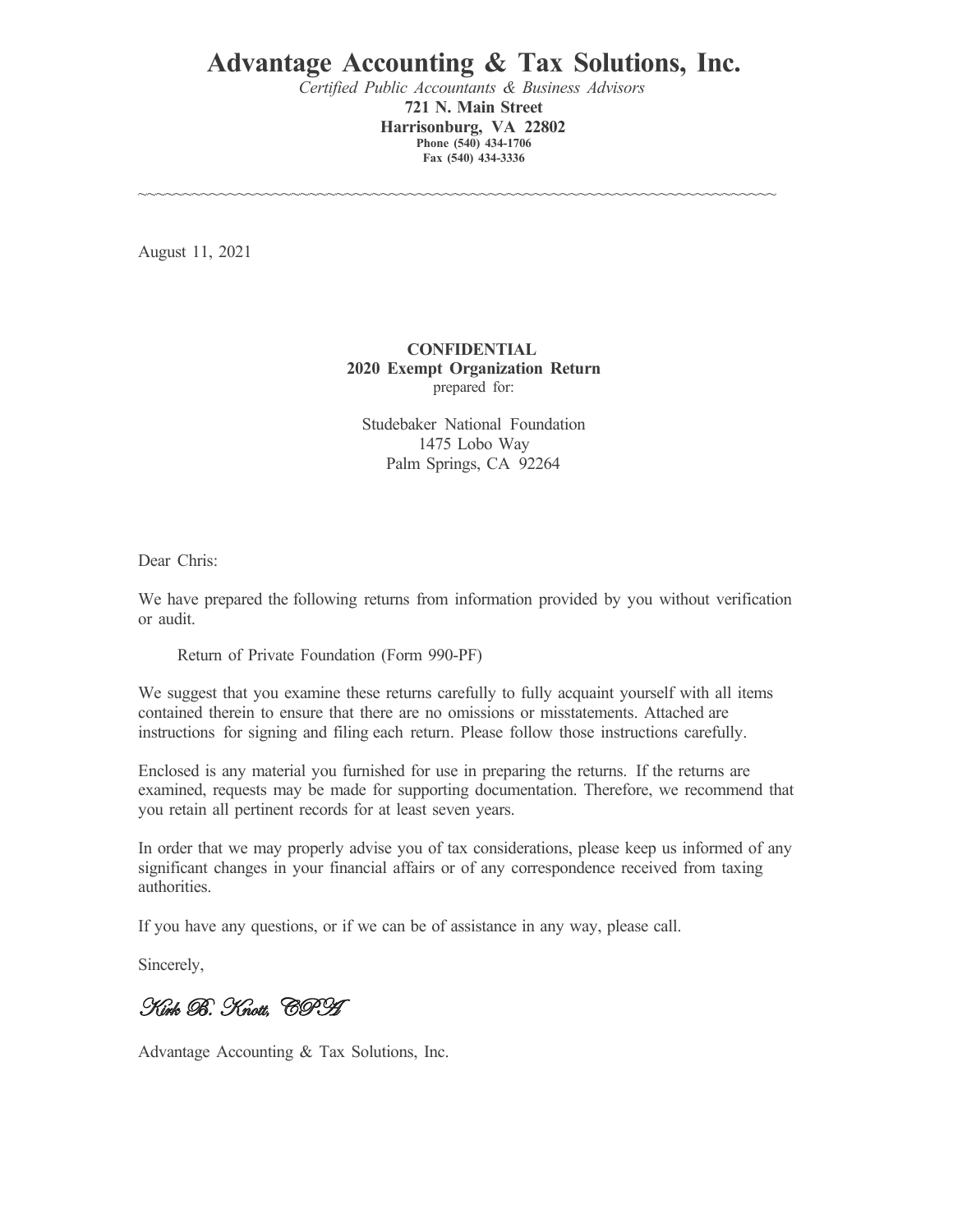

Department of the Treasury<br>Internal Revenue Service

# **Return of Private Foundation**

**or Section 4947(a)(1) Trust Treated as Private Foundation**

▶ Go to www.irs.gov/Form990PF for instructions and the latest information. **990-PF**<br> **1990-PF** or Section 4947(a)(1) Trust Treated as Private Foundation<br> **2020** <br> **1** Do not enter social security numbers on this form as it may be made public.

**Open to Public Inspection**

OMB No. 1545-0047

|                |                                 | For calendar year 2020 or tax year beginning $05/01/20$ , and ending $04/30/21$                      |                                           |                              |       |                                                              |                            |
|----------------|---------------------------------|------------------------------------------------------------------------------------------------------|-------------------------------------------|------------------------------|-------|--------------------------------------------------------------|----------------------------|
|                | Name of foundation              |                                                                                                      |                                           |                              | A     | Employer identification number                               |                            |
|                |                                 |                                                                                                      |                                           |                              |       |                                                              |                            |
|                |                                 | STUDEBAKER NATIONAL FOUNDATION                                                                       | 20-1055015                                |                              |       |                                                              |                            |
|                |                                 | Number and street (or P.O. box number if mail is not delivered to street address)<br>1475 LOBO WAY   |                                           | Room/suite                   |       | <b>B</b> Telephone number (see instructions)<br>760-774-3377 |                            |
|                |                                 | City or town, state or province, country, and ZIP or foreign postal code                             |                                           |                              |       |                                                              |                            |
|                |                                 | CA 92264<br><b>PALM SPRINGS</b>                                                                      |                                           |                              |       | C If exemption application is pending, check here            |                            |
|                |                                 | <b>G</b> Check all that apply:<br>Initial return                                                     | Initial return of a former public charity |                              | D     | 1. Foreign organizations, check here                         |                            |
|                |                                 | Final return<br>Amended return                                                                       |                                           |                              |       | 2. Foreign organizations meeting the                         |                            |
|                |                                 | Address change<br>Name change                                                                        |                                           |                              |       | 85% test, check here and attach computation                  |                            |
|                |                                 | H Check type of organization: $ \mathbf{X} $ Section 501(c)(3) exempt private foundation             |                                           |                              |       | E If private foundation status was terminated under          |                            |
|                |                                 | Section 4947(a)(1) nonexempt charitable trust                                                        | Other taxable private foundation          |                              |       | section $507(b)(1)(A)$ , check here                          |                            |
|                |                                 | J Accounting method:<br>I Fair market value of all assets at                                         | $ \mathbf{X} $ Cash<br>Accrual            |                              |       | <b>F</b> If the foundation is in a 60-month termination      |                            |
|                |                                 | Other (specify)<br>end of year (from Part II, col. (c),                                              |                                           |                              |       | under section $507(b)(1)(B)$ , check here                    |                            |
|                | line $16$ ) $\triangleright$ \$ | 535,307<br>(Part I, column (d), must be on cash basis.)                                              |                                           |                              |       |                                                              |                            |
|                | Part I                          | <b>Analysis of Revenue and Expenses (The total of</b>                                                | (a) Revenue and                           |                              |       |                                                              | (d) Disbursements          |
|                |                                 | amounts in columns (b), (c), and (d) may not necessarily equal                                       | expenses per                              | (b) Net investment<br>income |       | (c) Adjusted net<br>income                                   | for charitable<br>purposes |
|                |                                 | the amounts in column (a) (see instructions).)                                                       | books                                     |                              |       |                                                              | (cash basis only)          |
|                | 1                               | Contributions, gifts, grants, etc., received (attach schedule)                                       | 8,039                                     |                              |       |                                                              |                            |
|                | $\overline{2}$                  | Check $\triangleright$ $\vert X \vert$ if the foundation is not required to attach Sch. B            |                                           |                              |       |                                                              |                            |
|                | 3                               | Interest on savings and temporary cash investments                                                   | 114                                       |                              | 114   | 114                                                          |                            |
|                | 4                               | Dividends and interest from securities<br>.                                                          | 2,418                                     |                              | 2,418 | 2,418                                                        |                            |
|                | 5a                              | Gross rents                                                                                          |                                           |                              |       |                                                              |                            |
|                | b                               | Net rental income or (loss)                                                                          |                                           |                              |       |                                                              |                            |
| Revenue        | 6а<br>b                         | Net gain or (loss) from sale of assets not on line 10<br>Gross sales price for all assets on line 6a |                                           |                              |       |                                                              |                            |
|                |                                 | Capital gain net income (from Part IV, line 2)                                                       |                                           |                              | 0     |                                                              |                            |
|                | 7<br>8                          |                                                                                                      |                                           |                              |       | $\Omega$                                                     |                            |
|                | 9                               | Income modifications                                                                                 |                                           |                              |       |                                                              |                            |
|                | 10a                             | Gross sales less returns and allowances                                                              |                                           |                              |       |                                                              |                            |
|                | b                               | Less: Cost of goods sold                                                                             |                                           |                              |       |                                                              |                            |
|                | c                               | .<br>Gross profit or (loss) (attach schedule)                                                        |                                           |                              |       |                                                              |                            |
|                | 11                              |                                                                                                      |                                           |                              |       |                                                              |                            |
|                | 12                              | Total. Add lines 1 through 11                                                                        | 10,571                                    |                              | 2,532 | 2,532                                                        |                            |
|                | 13                              | Compensation of officers, directors, trustees, etc.                                                  | $\Omega$                                  |                              |       |                                                              |                            |
| enses          | 14                              | Other employee salaries and wages                                                                    |                                           |                              |       |                                                              |                            |
|                | 15                              | Pension plans, employee benefits                                                                     |                                           |                              |       |                                                              |                            |
| ĚΧ             | 16a                             | Legal fees (attach schedule)                                                                         |                                           |                              |       |                                                              |                            |
|                | b                               | Accounting fees (attach schedule) STMT 1                                                             | 4,652                                     |                              |       |                                                              |                            |
|                | c                               | Other professional fees (attach schedule)                                                            |                                           |                              |       |                                                              |                            |
|                | 17                              | Interest                                                                                             |                                           |                              |       |                                                              |                            |
|                | 18                              | Taxes (attach schedule) (see instructions)<br>.                                                      |                                           |                              |       |                                                              |                            |
|                | 19                              | Depreciation (attach schedule) and depletion<br>.                                                    |                                           |                              |       |                                                              |                            |
| Administrative | 20                              | Occupancy                                                                                            |                                           |                              |       |                                                              |                            |
| and            | 21                              | Travel, conferences, and meetings                                                                    |                                           |                              |       |                                                              |                            |
|                | 22                              | STMT 2                                                                                               |                                           |                              |       |                                                              |                            |
|                | 23                              | Other expenses (att. sch.)                                                                           | 3,909                                     |                              |       |                                                              |                            |
|                | 24                              | Total operating and administrative expenses.                                                         | 8,561                                     |                              | 0     | 0                                                            | $\mathbf 0$                |
| Operating      | 25                              | Add lines 13 through 23<br>Contributions, gifts, grants paid                                         | 4,000                                     |                              |       |                                                              | 4,000                      |
|                | 26                              | Total expenses and disbursements. Add lines 24 and 25                                                | 12,561                                    |                              | 0     | $\mathbf 0$                                                  | 4,000                      |
|                | 27                              | Subtract line 26 from line 12:                                                                       |                                           |                              |       |                                                              |                            |
|                | а                               | Excess of revenue over expenses and disbursements                                                    | $-1,990$                                  |                              |       |                                                              |                            |
|                | b                               | Net investment income (if negative, enter -0-)                                                       |                                           |                              | 2,532 |                                                              |                            |
|                |                                 | Adjusted net income (if negative, enter -0-)                                                         |                                           |                              |       | 2,532                                                        |                            |

**For Paperwork Reduction Act Notice, see instructions.**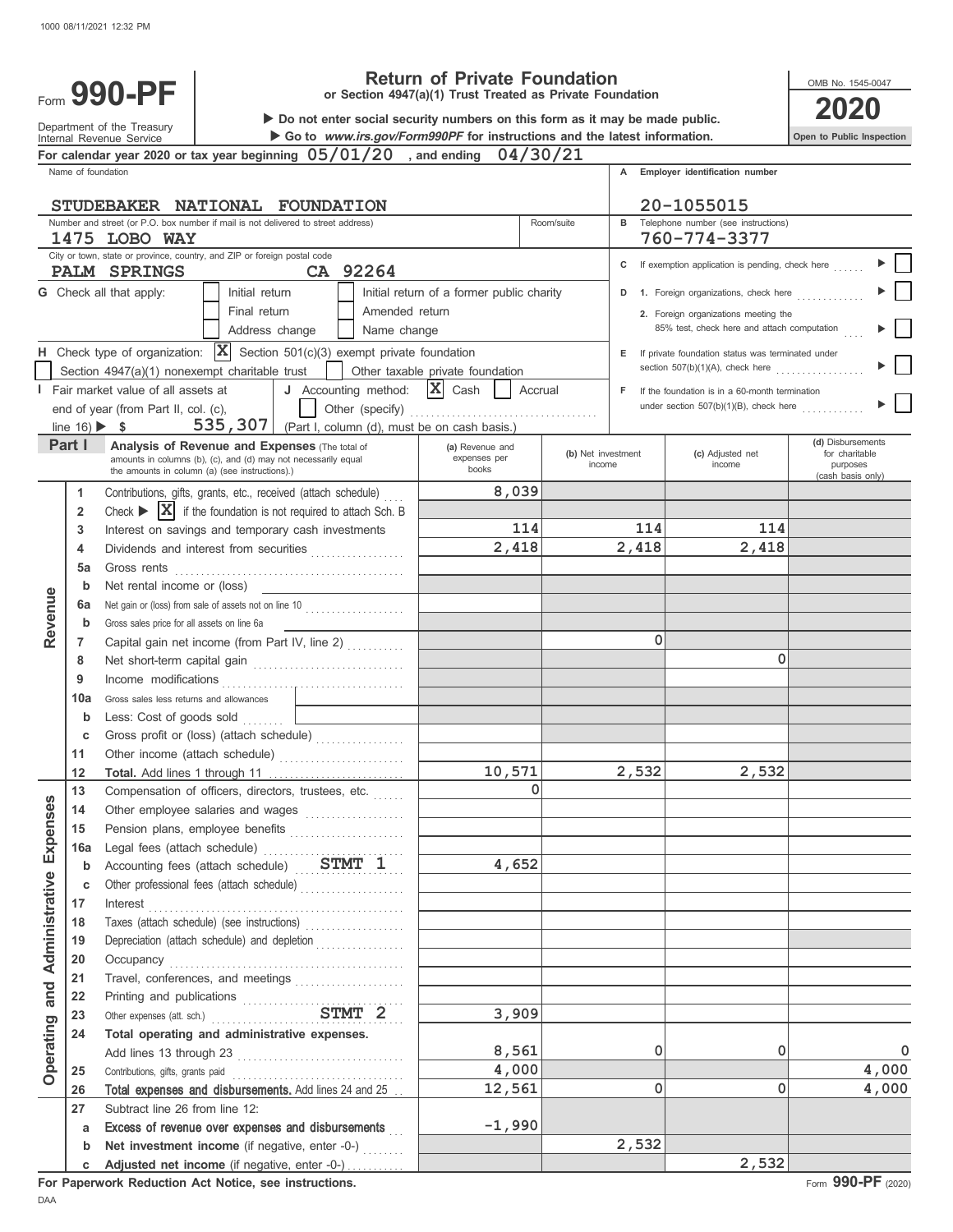|                                                                                           |                | Form 990-PF (2020) STUDEBAKER NATIONAL FOUNDATION                                                                                                                                                                                                  | 20-1055015     |                              | Page 2                |
|-------------------------------------------------------------------------------------------|----------------|----------------------------------------------------------------------------------------------------------------------------------------------------------------------------------------------------------------------------------------------------|----------------|------------------------------|-----------------------|
| <b>Balance Sheets</b> Attached schedules and amounts in the description column<br>Part II |                | Beginning of year                                                                                                                                                                                                                                  | End of year    |                              |                       |
|                                                                                           |                | should be for end-of-year amounts only. (See instructions.)                                                                                                                                                                                        | (a) Book Value | (b) Book Value               | (c) Fair Market Value |
|                                                                                           | $\mathbf{1}$   |                                                                                                                                                                                                                                                    | 6,268          | 19,768                       | 19,768                |
|                                                                                           | $\overline{2}$ |                                                                                                                                                                                                                                                    | 69,954         | 52,045                       | 52,045                |
|                                                                                           | 3              | Accounts receivable                                                                                                                                                                                                                                |                |                              |                       |
|                                                                                           |                |                                                                                                                                                                                                                                                    |                |                              |                       |
|                                                                                           | 4              | Pledges receivable                                                                                                                                                                                                                                 |                |                              |                       |
|                                                                                           |                |                                                                                                                                                                                                                                                    |                |                              |                       |
|                                                                                           | 5              | Grants receivable                                                                                                                                                                                                                                  |                |                              |                       |
|                                                                                           | 6              | Receivables due from officers, directors, trustees, and other                                                                                                                                                                                      |                |                              |                       |
|                                                                                           |                | disqualified persons (attach schedule) (see                                                                                                                                                                                                        |                |                              |                       |
|                                                                                           |                | $\textit{instructions)} \underbrace{\hspace{1.5cm}}_{\hspace{1.5cm}\textit{instructions}}\hspace{1.5cm}\underbrace{\hspace{1.5cm}}_{\hspace{1.5cm}\textit{instructions}}\hspace{1.5cm}\underbrace{\hspace{1.5cm}}_{\hspace{1.5cm}\textit{insurv}}$ |                |                              |                       |
|                                                                                           | 7              | Other notes and loans receivable (att. schedule) <b>Definition</b> contains a contained by the set of the set of the set of the set of the set of the set of the set of the set of the set of the set of the set of the set of the                 |                |                              |                       |
|                                                                                           |                |                                                                                                                                                                                                                                                    |                |                              |                       |
|                                                                                           | 8              | Inventories for sale or use contained and a series of the state of the state of the state of the state of the                                                                                                                                      |                |                              |                       |
| Assets                                                                                    | 9              |                                                                                                                                                                                                                                                    |                |                              |                       |
|                                                                                           | 10a            | Investments - U.S. and state government obligations (attach schedule)                                                                                                                                                                              |                |                              |                       |
|                                                                                           | $\mathbf b$    | Investments - corporate stock (attach schedule)                                                                                                                                                                                                    |                |                              |                       |
|                                                                                           | c              | Investments - corporate bonds (attach schedule)                                                                                                                                                                                                    |                |                              |                       |
|                                                                                           | 11             | $Inves the first - land, building, and equipment: basis \triangleright$                                                                                                                                                                            |                |                              |                       |
|                                                                                           |                |                                                                                                                                                                                                                                                    |                |                              |                       |
|                                                                                           | 12             | Investments - mortgage loans                                                                                                                                                                                                                       |                |                              |                       |
|                                                                                           | 13             | Investments - other (attach schedule) SEE STATEMENT 3                                                                                                                                                                                              | 75,144         | 87,666                       | 87,666                |
|                                                                                           | 14             | Land, buildings, and equipment: basis $\blacktriangleright$                                                                                                                                                                                        |                |                              |                       |
|                                                                                           |                |                                                                                                                                                                                                                                                    |                |                              |                       |
|                                                                                           | 15             | SEE STATEMENT 4 )                                                                                                                                                                                                                                  | 375,828        | 375,828                      | 375,828               |
|                                                                                           | 16             | <b>Total assets</b> (to be completed by all filers $-$ see the                                                                                                                                                                                     |                |                              |                       |
|                                                                                           |                |                                                                                                                                                                                                                                                    | 527,194        | 535,307                      | 535,307               |
|                                                                                           | 17             |                                                                                                                                                                                                                                                    |                |                              |                       |
|                                                                                           | 18             |                                                                                                                                                                                                                                                    |                |                              |                       |
| Liabilities                                                                               | 19             | Deferred revenue communications and contain a series of the contact of the contact of the contact of the contact of the contact of the contact of the contact of the contact of the contact of the contact of the contact of t                     |                |                              |                       |
|                                                                                           | 20             | Loans from officers, directors, trustees, and other disqualified persons                                                                                                                                                                           |                |                              |                       |
|                                                                                           | 21             |                                                                                                                                                                                                                                                    |                |                              |                       |
|                                                                                           | 22             | Other liabilities (describe $\blacktriangleright$                                                                                                                                                                                                  |                |                              |                       |
|                                                                                           | 23             |                                                                                                                                                                                                                                                    | $\mathbf{0}$   | 0                            |                       |
|                                                                                           |                | $\blacktriangleright$ $\vert$ X $\vert$<br>Foundations that follow FASB ASC 958, check here <b>constrained</b>                                                                                                                                     |                |                              |                       |
|                                                                                           |                | and complete lines 24, 25, 29, and 30.                                                                                                                                                                                                             |                |                              |                       |
| Net Assets or Fund Balances                                                               | 24             | Net assets without donor restrictions                                                                                                                                                                                                              | 198,411        | 208,024                      |                       |
|                                                                                           | 25             | Net assets with donor restrictions                                                                                                                                                                                                                 | 328,783        | 327,283                      |                       |
|                                                                                           |                | $\blacktriangleright$<br>Foundations that do not follow FASB ASC 958, check here<br>and complete lines 26 through 30.                                                                                                                              |                |                              |                       |
|                                                                                           |                |                                                                                                                                                                                                                                                    |                |                              |                       |
|                                                                                           | 26             | Capital stock, trust principal, or current funds                                                                                                                                                                                                   |                |                              |                       |
|                                                                                           | 27             |                                                                                                                                                                                                                                                    |                |                              |                       |
|                                                                                           | 28             | Retained earnings, accumulated income, endowment, or other funds                                                                                                                                                                                   |                |                              |                       |
|                                                                                           | 29             | Total net assets or fund balances (see instructions)                                                                                                                                                                                               | 527,194        | 535,307                      |                       |
|                                                                                           | 30             | Total liabilities and net assets/fund balances (see                                                                                                                                                                                                |                |                              |                       |
|                                                                                           |                | instructions)                                                                                                                                                                                                                                      | 527,194        | 535,307                      |                       |
|                                                                                           | Part III       | Analysis of Changes in Net Assets or Fund Balances                                                                                                                                                                                                 |                |                              |                       |
|                                                                                           |                | 1 Total net assets or fund balances at beginning of year - Part II, column (a), line 29 (must agree with                                                                                                                                           |                |                              |                       |
|                                                                                           |                |                                                                                                                                                                                                                                                    |                | 1                            | 527,194               |
|                                                                                           |                | 2 Enter amount from Part I, line 27a                                                                                                                                                                                                               |                | $\overline{2}$               | $-1,990$              |
|                                                                                           |                |                                                                                                                                                                                                                                                    |                | 3<br>$\overline{\mathbf{4}}$ | 10, 103               |
| 4 Add lines 1, 2, and 3                                                                   |                |                                                                                                                                                                                                                                                    |                |                              | 535,307               |
| 5                                                                                         |                | Decreases not included in line 2 (itemize) ▶                                                                                                                                                                                                       |                | 5<br>6                       | 535,307               |
|                                                                                           |                |                                                                                                                                                                                                                                                    |                |                              | 0.0000                |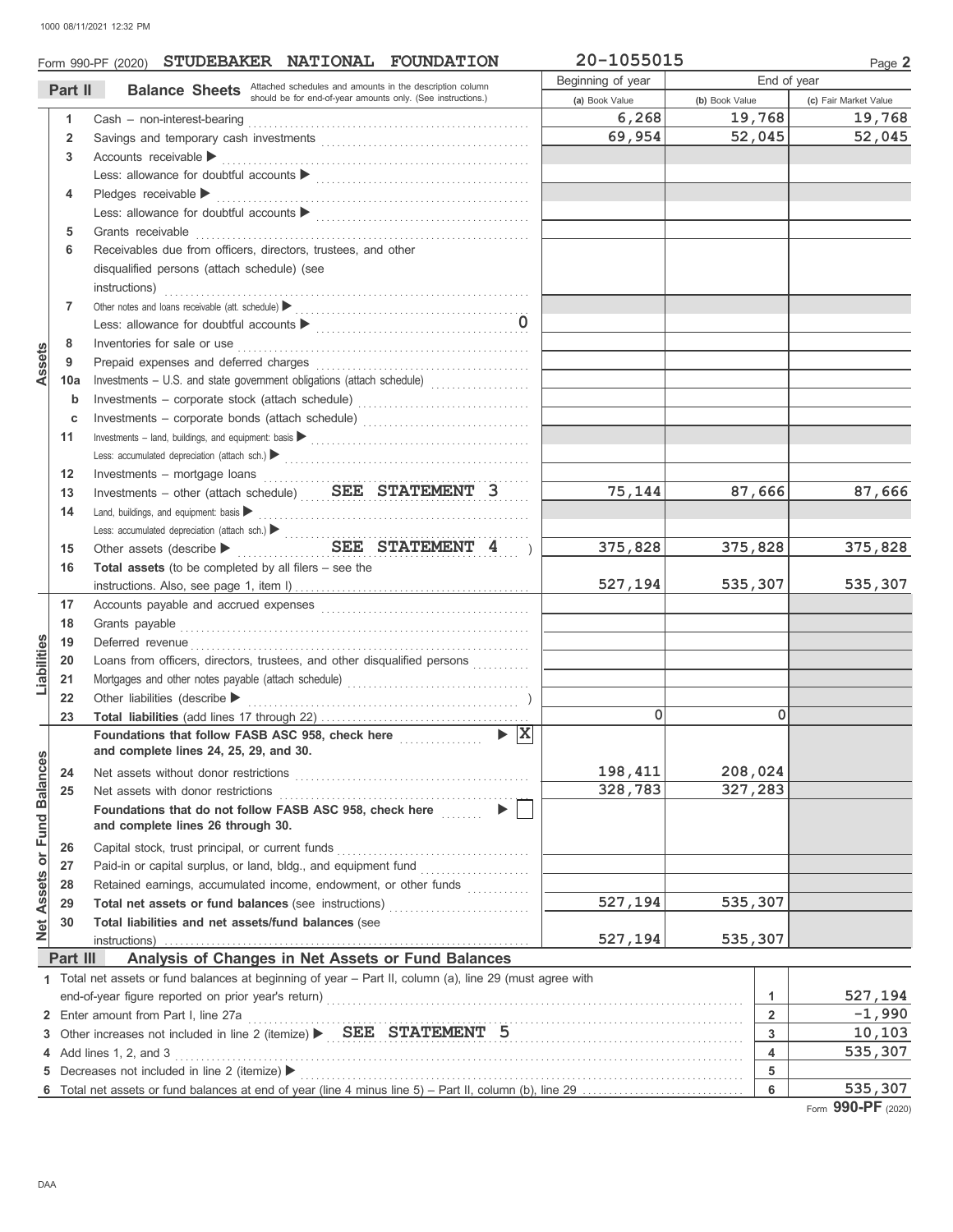| Form 990-PF (2020)<br>Part IV                                                                                                                | STUDEBAKER NATIONAL FOUNDATION<br>Capital Gains and Losses for Tax on Investment Income      | 20-1055015                                      |                                  | Page 3                                                                                          |
|----------------------------------------------------------------------------------------------------------------------------------------------|----------------------------------------------------------------------------------------------|-------------------------------------------------|----------------------------------|-------------------------------------------------------------------------------------------------|
| (a) List and describe the kind(s) of property sold (for example, real estate,<br>2-story brick warehouse; or common stock, 200 shs. MLC Co.) | (b) How acquired<br>$P - Purchase$<br>$D$ – Donation                                         | (c) Date acquired<br>(mo., day, yr.)            | (d) Date sold<br>(mo., day, yr.) |                                                                                                 |
| N/A<br>1a                                                                                                                                    |                                                                                              |                                                 |                                  |                                                                                                 |
| b                                                                                                                                            |                                                                                              |                                                 |                                  |                                                                                                 |
| c                                                                                                                                            |                                                                                              |                                                 |                                  |                                                                                                 |
| d                                                                                                                                            |                                                                                              |                                                 |                                  |                                                                                                 |
| е                                                                                                                                            |                                                                                              |                                                 |                                  |                                                                                                 |
| (e) Gross sales price                                                                                                                        | (f) Depreciation allowed<br>(or allowable)                                                   | (g) Cost or other basis<br>plus expense of sale |                                  | (h) Gain or (loss)<br>$((e)$ plus $(f)$ minus $(g)$ )                                           |
| а                                                                                                                                            |                                                                                              |                                                 |                                  |                                                                                                 |
| b                                                                                                                                            |                                                                                              |                                                 |                                  |                                                                                                 |
| c                                                                                                                                            |                                                                                              |                                                 |                                  |                                                                                                 |
| d                                                                                                                                            |                                                                                              |                                                 |                                  |                                                                                                 |
| e                                                                                                                                            |                                                                                              |                                                 |                                  |                                                                                                 |
|                                                                                                                                              | Complete only for assets showing gain in column (h) and owned by the foundation on 12/31/69. |                                                 |                                  |                                                                                                 |
| (i) FMV as of 12/31/69                                                                                                                       | (j) Adjusted basis<br>as of 12/31/69                                                         | (k) Excess of col. (i)<br>over col. (j), if any |                                  | (I) Gains (Col. (h) gain minus<br>col. (k), but not less than -0-) or<br>Losses (from col. (h)) |
| а                                                                                                                                            |                                                                                              |                                                 |                                  |                                                                                                 |
| b                                                                                                                                            |                                                                                              |                                                 |                                  |                                                                                                 |
| c                                                                                                                                            |                                                                                              |                                                 |                                  |                                                                                                 |
| d                                                                                                                                            |                                                                                              |                                                 |                                  |                                                                                                 |
| е                                                                                                                                            |                                                                                              |                                                 |                                  |                                                                                                 |
| 2 Capital gain net income or (net capital loss)                                                                                              | If gain, also enter in Part I, line 7<br>If (loss), enter -0- in Part I, line 7              |                                                 | 2                                |                                                                                                 |
|                                                                                                                                              | 3 Net short-term capital gain or (loss) as defined in sections 1222(5) and (6):              |                                                 |                                  |                                                                                                 |
|                                                                                                                                              | If gain, also enter in Part I, line 8, column (c). See instructions. If (loss), enter -0- in |                                                 |                                  |                                                                                                 |
|                                                                                                                                              |                                                                                              |                                                 | 3                                |                                                                                                 |
| Part V                                                                                                                                       | Qualification Under Section 4940(e) for Reduced Tax on Net Investment Income                 |                                                 |                                  |                                                                                                 |
|                                                                                                                                              | SECTION 4940(e) REPEALED ON DECEMBER 20, 2019 - DO NOT COMPLETE.                             |                                                 |                                  |                                                                                                 |
| 1 Reserved                                                                                                                                   |                                                                                              |                                                 |                                  |                                                                                                 |
| (a)<br>Reserved                                                                                                                              | (b)<br>Reserved                                                                              | (c)<br>Reserved                                 |                                  | (d)<br>Reserved                                                                                 |
|                                                                                                                                              |                                                                                              |                                                 |                                  |                                                                                                 |
| Reserved<br>Reserved                                                                                                                         |                                                                                              |                                                 |                                  |                                                                                                 |
|                                                                                                                                              |                                                                                              |                                                 |                                  |                                                                                                 |
| Reserved                                                                                                                                     |                                                                                              |                                                 |                                  |                                                                                                 |
| Reserved                                                                                                                                     |                                                                                              |                                                 |                                  |                                                                                                 |
| Reserved                                                                                                                                     |                                                                                              |                                                 |                                  |                                                                                                 |
| 2 Reserved                                                                                                                                   |                                                                                              |                                                 | $\overline{\mathbf{2}}$          |                                                                                                 |
|                                                                                                                                              |                                                                                              |                                                 |                                  |                                                                                                 |
| 3 Reserved                                                                                                                                   |                                                                                              |                                                 | 3                                |                                                                                                 |
| 4 Reserved                                                                                                                                   |                                                                                              |                                                 | 4                                |                                                                                                 |
|                                                                                                                                              |                                                                                              |                                                 |                                  |                                                                                                 |
| 5 Reserved                                                                                                                                   |                                                                                              |                                                 | 5                                |                                                                                                 |
| 6 Reserved                                                                                                                                   |                                                                                              |                                                 | 6                                |                                                                                                 |
| 7 Reserved                                                                                                                                   |                                                                                              |                                                 | $\overline{7}$                   |                                                                                                 |

Reserved . . . . . . . . . . . . . . . . . . . . . . . . . . . . . . . . . . . . . . . . . . . . . . . . . . . . . . . . . . . . . . . . . . . . . . . . . . . . . . . . . . . . . . . . . . . . . . . . . . . . . . . . . . . . . . . . .

**8 8**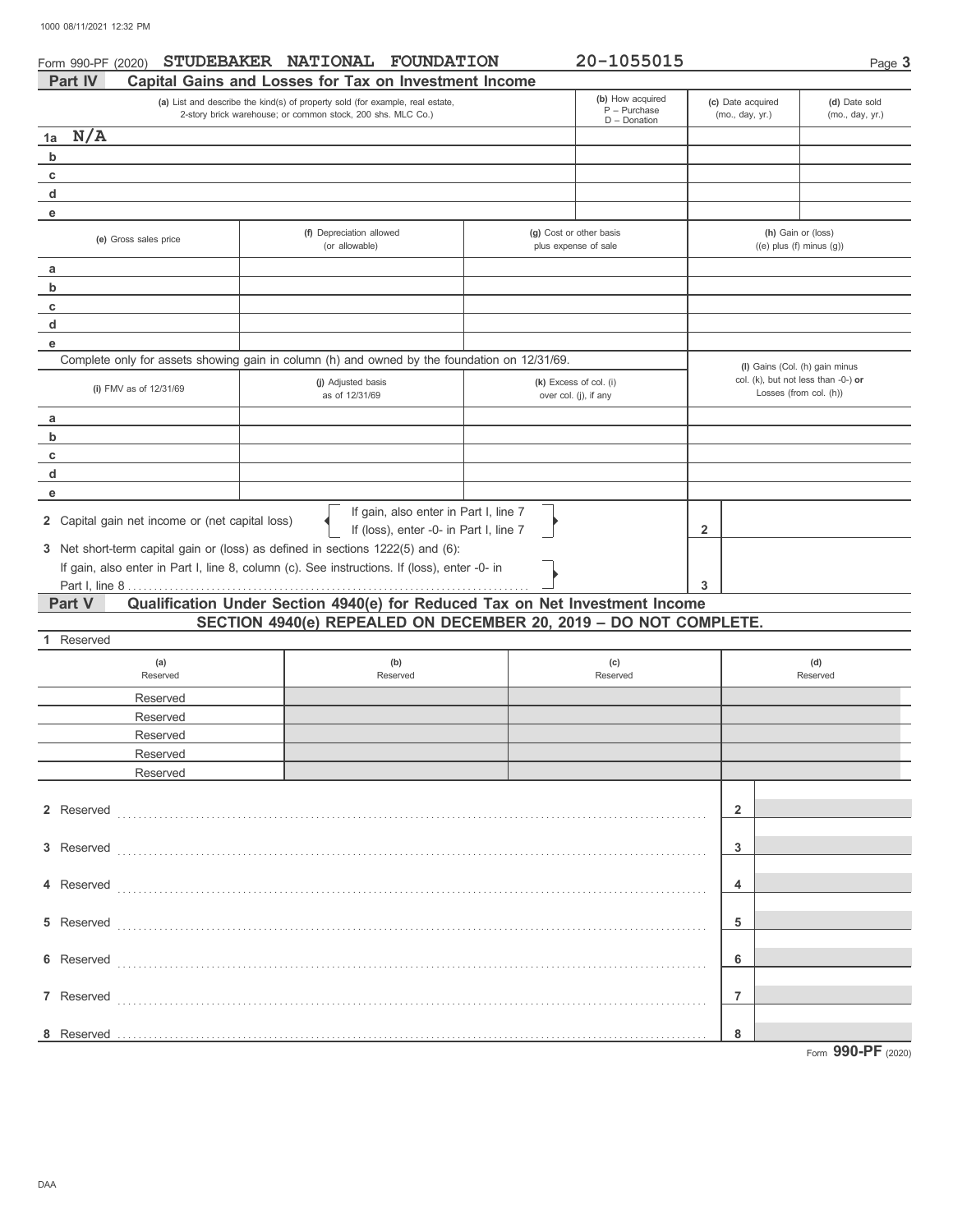1000 08/11/2021 12:32 PM

|        | 20-1055015<br>Form 990-PF (2020) STUDEBAKER NATIONAL FOUNDATION                                                                                            |                |     | Page 4          |
|--------|------------------------------------------------------------------------------------------------------------------------------------------------------------|----------------|-----|-----------------|
|        | Excise Tax Based on Investment Income (Section 4940(a), 4940(b), or 4948-see instructions)<br><b>Part VI</b>                                               |                |     |                 |
| 1a l   | Exempt operating foundations described in section $4940(d)(2)$ , check here $\blacktriangleright$<br>and enter "N/A" on line 1.                            |                |     |                 |
|        |                                                                                                                                                            |                |     | 35              |
| b      | Reserved<br>1<br>All other domestic foundations enter 1.39% of line 27b. Exempt foreign organizations, enter 4% of                                         |                |     |                 |
|        |                                                                                                                                                            |                |     |                 |
| 2      | Part I, line 12, col. (b).<br>Tax under section 511 (domestic section 4947(a)(1) trusts and taxable foundations only; others, enter -0-)<br>$\overline{2}$ |                |     | 0               |
| 3      | 3<br>Add lines 1 and 2                                                                                                                                     |                |     | $\overline{35}$ |
| 4      | Subtitle A (income) tax (domestic section 4947(a)(1) trusts and taxable foundations only; others, enter -0-)<br>$\overline{4}$                             |                |     | 0               |
| 5      | 5<br>Tax based on investment income. Subtract line 4 from line 3. If zero or less, enter -0-                                                               |                |     | $\overline{35}$ |
| 6      | Credits/Payments:                                                                                                                                          |                |     |                 |
| а      | 6a<br>2020 estimated tax payments and 2019 overpayment credited to 2020                                                                                    |                |     |                 |
| b      | 6 <sub>b</sub>                                                                                                                                             |                |     |                 |
| c      | <b>6c</b><br>Tax paid with application for extension of time to file (Form 8868)                                                                           |                |     |                 |
| d      | <b>6d</b><br>Backup withholding erroneously withheld                                                                                                       |                |     |                 |
| 7      | Total credits and payments. Add lines 6a through 6d<br>$\overline{7}$                                                                                      |                |     |                 |
| 8      | Enter any penalty for underpayment of estimated tax. Check here   if Form 2220 is attached<br>8                                                            |                |     |                 |
| 9      | 9<br>Tax due. If the total of lines 5 and 8 is more than line 7, enter amount owed                                                                         |                |     | 35              |
| 10     | Overpayment. If line 7 is more than the total of lines 5 and 8, enter the amount overpaid <i>mummummmmmmmm</i><br>10                                       |                |     |                 |
| 11     | Refunded $\blacktriangleright$<br>11<br>Enter the amount of line 10 to be: Credited to 2021 estimated tax $\blacktriangleright$                            |                |     |                 |
|        | <b>Statements Regarding Activities</b><br><b>Part VII-A</b>                                                                                                |                |     |                 |
| 1a     | During the tax year, did the foundation attempt to influence any national, state, or local legislation or did it                                           |                | Yes | No              |
|        | participate or intervene in any political campaign?                                                                                                        | 1a             |     | X.              |
| b      | Did it spend more than \$100 during the year (either directly or indirectly) for political purposes? See the                                               |                |     |                 |
|        | instructions for the definition                                                                                                                            | 1b             |     | $\mathbf x$     |
|        | If the answer is "Yes" to 1a or 1b, attach a detailed description of the activities and copies of any materials                                            |                |     |                 |
|        | published or distributed by the foundation in connection with the activities.                                                                              |                |     |                 |
| c      | Did the foundation file Form 1120-POL for this year?                                                                                                       | 1c             |     | X               |
| d      | Enter the amount (if any) of tax on political expenditures (section 4955) imposed during the year:                                                         |                |     |                 |
|        | (1) On the foundation. $\triangleright$ $\uparrow$ $\uparrow$ $\perp$ $\ldots$ (2) On foundation managers. $\triangleright$ $\uparrow$ $\downarrow$        |                |     |                 |
|        | Enter the reimbursement (if any) paid by the foundation during the year for political expenditure tax imposed                                              |                |     |                 |
|        | on foundation managers. $\triangleright$ \$                                                                                                                |                |     |                 |
| 2      | Has the foundation engaged in any activities that have not previously been reported to the IRS?                                                            | $\overline{2}$ |     | X               |
|        | If "Yes," attach a detailed description of the activities.                                                                                                 |                |     |                 |
| 3      | Has the foundation made any changes, not previously reported to the IRS, in its governing instrument, articles                                             |                |     |                 |
|        | of incorporation, or bylaws, or other similar instruments? If "Yes," attach a conformed copy of the changes                                                | 3              |     | X<br>X          |
| 4a     | N/A<br>If "Yes," has it filed a tax return on Form 990-T for this year?                                                                                    | 4a             |     |                 |
| b<br>5 |                                                                                                                                                            | 4b<br>5        |     | $\mathbf{x}$    |
|        | If "Yes," attach the statement required by General Instruction T.                                                                                          |                |     |                 |
| 6      | Are the requirements of section 508(e) (relating to sections 4941 through 4945) satisfied either:                                                          |                |     |                 |
|        | • By language in the governing instrument, or                                                                                                              |                |     |                 |
|        | • By state legislation that effectively amends the governing instrument so that no mandatory directions that                                               |                |     |                 |
|        | conflict with the state law remain in the governing instrument?                                                                                            | 6              | X   |                 |
| 7      | Did the foundation have at least \$5,000 in assets at any time during the year? If "Yes," complete Part II, col. (c), and Part XV                          | $\overline{7}$ | X   |                 |
| 8a     | Enter the states to which the foundation reports or with which it is registered. See instructions.                                                         |                |     |                 |
|        | <b>NONE</b>                                                                                                                                                |                |     |                 |
| b      | If the answer is "Yes" to line 7, has the foundation furnished a copy of Form 990-PF to the Attorney General                                               |                |     |                 |
|        | (or designate) of each state as required by General Instruction G? If "No," attach explanation                                                             | 8b             | X   |                 |
| 9      | Is the foundation claiming status as a private operating foundation within the meaning of section 4942(j)(3) or                                            |                |     |                 |
|        | 4942(j)(5) for calendar year 2020 or the tax year beginning in 2020? See instructions for Part XIV. If "Yes,"                                              |                | X   |                 |
|        | complete Part XIV                                                                                                                                          | 9              |     |                 |
| 10     | Did any persons become substantial contributors during the tax year? If "Yes," attach a schedule listing their                                             | 10             |     | X               |
|        |                                                                                                                                                            |                |     |                 |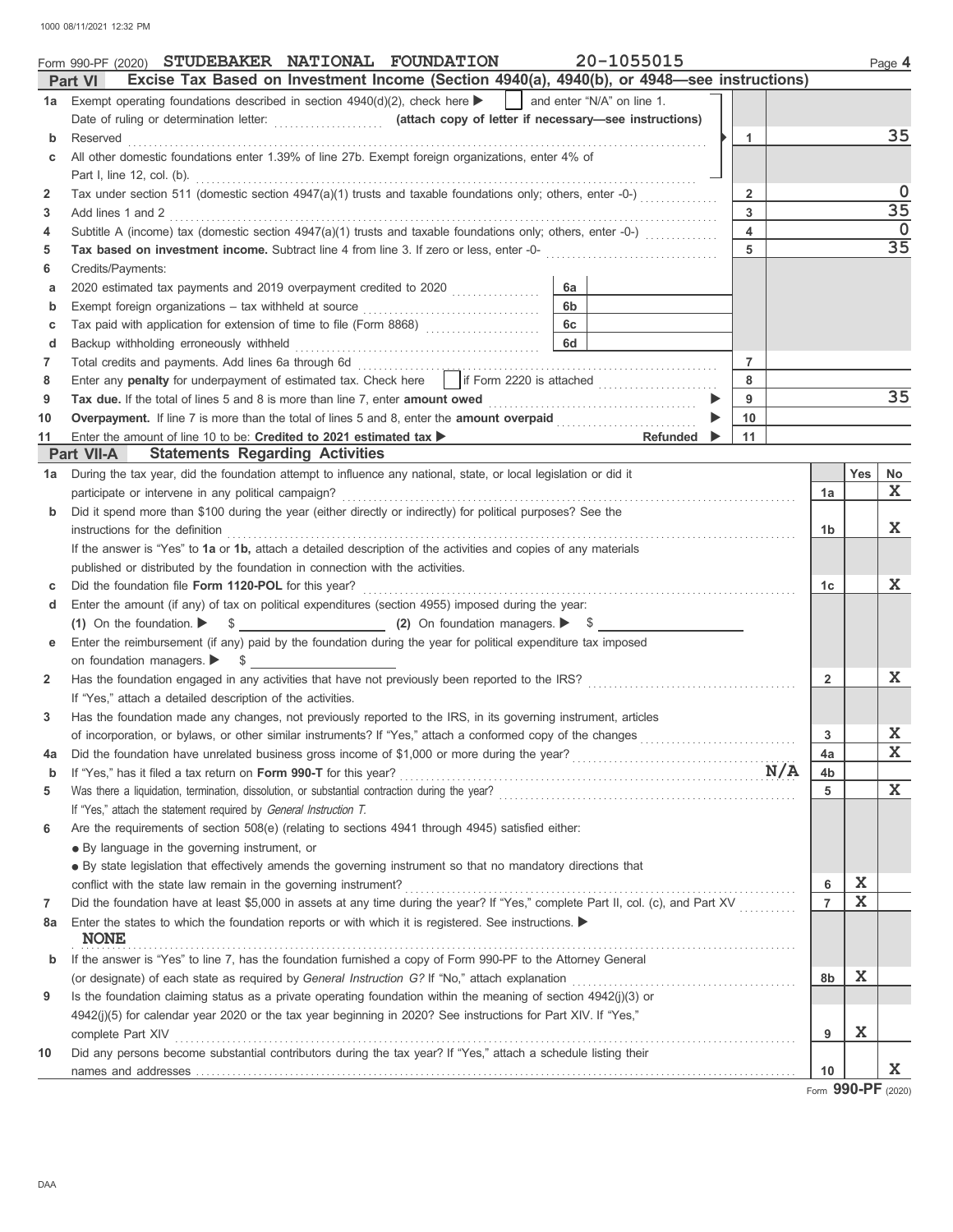1000 08/11/2021 12:32 PM

|    | 20-1055015<br>Form 990-PF (2020) STUDEBAKER NATIONAL FOUNDATION                                                                     |                   |            | Page 5 |
|----|-------------------------------------------------------------------------------------------------------------------------------------|-------------------|------------|--------|
|    | <b>Statements Regarding Activities (continued)</b><br>Part VII-A                                                                    |                   |            |        |
|    |                                                                                                                                     |                   | <b>Yes</b> | No     |
| 11 | At any time during the year, did the foundation, directly or indirectly, own a controlled entity within the                         |                   |            |        |
|    | meaning of section 512(b)(13)? If "Yes," attach schedule. See instructions                                                          | 11                |            | X      |
| 12 | Did the foundation make a distribution to a donor advised fund over which the foundation or a disqualified                          |                   |            |        |
|    | person had advisory privileges? If "Yes," attach statement. See instructions                                                        | $12 \overline{ }$ |            | X      |
| 13 |                                                                                                                                     | 13                | X          |        |
|    | Website address > WWW.STUDEBAKERNATIONALFOUNDATION.ORG                                                                              |                   |            |        |
| 14 | Telephone no. ▶ 775-289-5686<br>The books are in care of $\blacktriangleright$ LINDA DERBIDGE                                       |                   |            |        |
|    | P.O. BOX 151854                                                                                                                     |                   |            |        |
|    | ZIP+4 > 89315<br>Located at $\blacktriangleright$ ELY<br>N V                                                                        |                   |            |        |
| 15 |                                                                                                                                     |                   |            |        |
|    |                                                                                                                                     |                   |            |        |
| 16 | At any time during calendar year 2020, did the foundation have an interest in or a signature or other authority                     |                   | Yes        | No     |
|    | over a bank, securities, or other financial account in a foreign country?                                                           | 16                |            | X      |
|    | See the instructions for exceptions and filing requirements for FinCEN Form 114. If "Yes," enter the name of                        |                   |            |        |
|    | the foreign country                                                                                                                 |                   |            |        |
|    | <b>Part VII-B</b><br>Statements Regarding Activities for Which Form 4720 May Be Required                                            |                   |            |        |
|    | File Form 4720 if any item is checked in the "Yes" column, unless an exception applies.                                             |                   | <b>Yes</b> | No     |
| 1a | During the year, did the foundation (either directly or indirectly):                                                                |                   |            |        |
|    | $ \mathbf{x} $<br>(1) Engage in the sale or exchange, or leasing of property with a disqualified person?<br>Yes<br>No               |                   |            |        |
|    | (2) Borrow money from, lend money to, or otherwise extend credit to (or accept it from) a                                           |                   |            |        |
|    | $ {\bf x} $<br>disqualified person?<br><b>Yes</b><br><b>No</b>                                                                      |                   |            |        |
|    | X<br>Yes<br>No                                                                                                                      |                   |            |        |
|    | X<br>Yes<br>(4) Pay compensation to, or pay or reimburse the expenses of, a disqualified person?<br>No                              |                   |            |        |
|    | (5) Transfer any income or assets to a disqualified person (or make any of either available for                                     |                   |            |        |
|    | X <br>the benefit or use of a disqualified person)?<br><b>Yes</b><br>No                                                             |                   |            |        |
|    | (6) Agree to pay money or property to a government official? (Exception. Check "No" if the                                          |                   |            |        |
|    | foundation agreed to make a grant to or to employ the official for a period after                                                   |                   |            |        |
|    | X <br>termination of government service, if terminating within 90 days.)<br><b>Yes</b><br><b>No</b>                                 |                   |            |        |
| b  | If any answer is "Yes" to $1a(1)$ –(6), did any of the acts fail to qualify under the exceptions described in                       |                   |            |        |
|    | N/A<br>Regulations section 53.4941(d)-3 or in a current notice regarding disaster assistance? See instructions <i>mimimimimimim</i> | 1 <sub>b</sub>    |            |        |
|    |                                                                                                                                     |                   |            |        |
| с  | Did the foundation engage in a prior year in any of the acts described in 1a, other than excepted acts, that                        |                   |            |        |
|    | N/A<br>were not corrected before the first day of the tax year beginning in 2020?                                                   | 1c                |            |        |
| 2  | Taxes on failure to distribute income (section 4942) (does not apply for years the foundation was a private                         |                   |            |        |
|    | operating foundation defined in section 4942(j)(3) or 4942(j)(5)):                                                                  |                   |            |        |
| а  | At the end of tax year 2020, did the foundation have any undistributed income (Part XIII, lines                                     |                   |            |        |
|    | $ {\bf X} $<br>6d and 6e) for tax year(s) beginning before 2020?<br>Yes<br>No                                                       |                   |            |        |
|    | If "Yes," list the years $\triangleright$ 20  , 20  , 20  , 20                                                                      |                   |            |        |
| b  | Are there any years listed in 2a for which the foundation is not applying the provisions of section 4942(a)(2)                      |                   |            |        |
|    | (relating to incorrect valuation of assets) to the year's undistributed income? (If applying section 4942(a)(2) to                  |                   |            |        |
|    | N/A<br>all years listed, answer "No" and attach statement $-$ see instructions.)                                                    | 2b                |            |        |
| С  | If the provisions of section $4942(a)(2)$ are being applied to any of the years listed in 2a, list the years here.                  |                   |            |        |
|    | <b>1</b> 20 $\ldots$ , 20 $\ldots$ , 20 $\ldots$ , 20 $\ldots$                                                                      |                   |            |        |
| За | Did the foundation hold more than a 2% direct or indirect interest in any business enterprise                                       |                   |            |        |
|    | X <br>Yes<br>No<br>at any time during the year?                                                                                     |                   |            |        |
| b  | If "Yes," did it have excess business holdings in 2020 as a result of (1) any purchase by the foundation or                         |                   |            |        |
|    | disqualified persons after May 26, 1969; (2) the lapse of the 5-year period (or longer period approved by the                       |                   |            |        |
|    | Commissioner under section $4943(c)(7)$ ) to dispose of holdings acquired by gift or bequest; or (3) the lapse of                   |                   |            |        |
|    | the 10-, 15-, or 20-year first phase holding period? (Use Form 4720, Schedule C, to determine if the                                |                   |            |        |
|    | N/A<br>foundation had excess business holdings in 2020.)                                                                            | 3b                |            |        |
| 4a | Did the foundation invest during the year any amount in a manner that would jeopardize its charitable purposes?                     | 4a                |            | X.     |
| b  | Did the foundation make any investment in a prior year (but after December 31, 1969) that could jeopardize its                      |                   |            |        |
|    | charitable purpose that had not been removed from jeopardy before the first day of the tax year beginning in 2020?                  | 4 <sub>b</sub>    |            | X      |
|    |                                                                                                                                     |                   |            |        |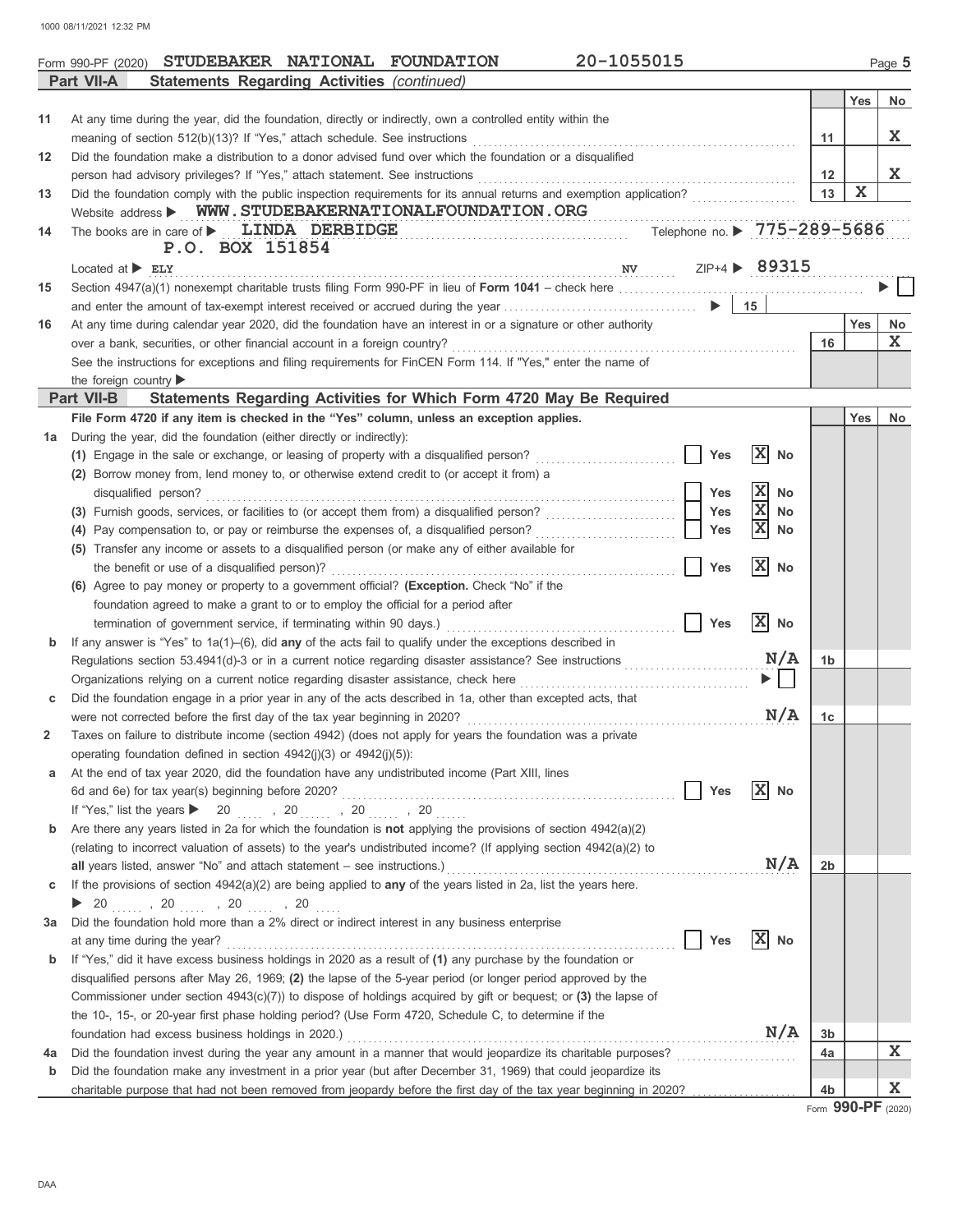|    | 20-1055015<br>STUDEBAKER NATIONAL FOUNDATION<br>Form 990-PF (2020)                                                 |                               |                |            | Page 6      |  |  |  |
|----|--------------------------------------------------------------------------------------------------------------------|-------------------------------|----------------|------------|-------------|--|--|--|
|    | Statements Regarding Activities for Which Form 4720 May Be Required (continued)<br><b>Part VII-B</b>               |                               |                |            |             |  |  |  |
| 5a | During the year did the foundation pay or incur any amount to:                                                     |                               |                | <b>Yes</b> | <b>No</b>   |  |  |  |
|    | <b>Yes</b><br>(1) Carry on propaganda, or otherwise attempt to influence legislation (section 4945(e))?            | X <br>No                      |                |            |             |  |  |  |
|    | Influence the outcome of any specific public election (see section 4955); or to carry on,                          |                               |                |            |             |  |  |  |
|    | Yes<br>directly or indirectly, any voter registration drive?                                                       | $ \mathbf{x} $<br><b>No</b>   |                |            |             |  |  |  |
|    | Provide a grant to an individual for travel, study, or other similar purposes?<br>Yes<br>(3)                       | $\overline{\mathbf{x}}$<br>No |                |            |             |  |  |  |
|    | Provide a grant to an organization other than a charitable, etc., organization described in                        |                               |                |            |             |  |  |  |
|    | Yes<br>section 4945(d)(4)(A)? See instructions                                                                     | $\mathbf{x}$<br><b>No</b>     |                |            |             |  |  |  |
|    | (5) Provide for any purpose other than religious, charitable, scientific, literary, or educational                 |                               |                |            |             |  |  |  |
|    | Yes<br>purposes, or for the prevention of cruelty to children or animals?                                          | X<br><b>No</b>                |                |            |             |  |  |  |
|    | If any answer is "Yes" to $5a(1)$ -(5), did any of the transactions fail to qualify under the exceptions described |                               |                |            |             |  |  |  |
|    |                                                                                                                    | N/A                           | 5 <sub>b</sub> |            |             |  |  |  |
|    | Organizations relying on a current notice regarding disaster assistance, check here                                | $\blacktriangleright$         |                |            |             |  |  |  |
| c  | If the answer is "Yes" to question $5a(4)$ , does the foundation claim exemption from the tax                      |                               |                |            |             |  |  |  |
|    | N/A<br><b>Yes</b><br>because it maintained expenditure responsibility for the grant?                               | <b>No</b>                     |                |            |             |  |  |  |
|    | If "Yes," attach the statement required by Regulations section 53.4945–5(d).                                       |                               |                |            |             |  |  |  |
| 6a | Did the foundation, during the year, receive any funds, directly or indirectly, to pay premiums                    |                               |                |            |             |  |  |  |
|    | Yes<br>on a personal benefit contract?                                                                             | x <br><b>No</b>               |                |            |             |  |  |  |
| b  | Did the foundation, during the year, pay premiums, directly or indirectly, on a personal benefit contract?         |                               | 6b             |            | $\mathbf x$ |  |  |  |
|    | If "Yes" to 6b, file Form 8870.                                                                                    |                               |                |            |             |  |  |  |
| 7a | Yes<br>At any time during the tax year, was the foundation a party to a prohibited tax shelter transaction?        | $ \mathbf{X} $ No             |                |            |             |  |  |  |
| b  | If "Yes," did the foundation receive any proceeds or have any net income attributable to the transaction?          | N/A                           | 7 <sub>b</sub> |            |             |  |  |  |
| 8  | Is the foundation subject to the section 4960 tax on payment(s) of more than \$1,000,000 in                        |                               |                |            |             |  |  |  |
|    | Yes                                                                                                                | $ \mathbf{X} $<br><b>No</b>   |                |            |             |  |  |  |
|    | Information About Officers, Directors, Trustees, Foundation Managers, Highly Paid Employees,<br>Part VIII          |                               |                |            |             |  |  |  |
|    | and Contractors                                                                                                    |                               |                |            |             |  |  |  |
|    | 1 List all officers, directors, trustees, and foundation managers and their compensation. See instructions.        |                               |                |            |             |  |  |  |
|    |                                                                                                                    | $(1, 1)$ Contributions to     |                |            |             |  |  |  |

| (a) Name and address | (b) Title, and average<br>hours per week<br>devoted to position | (c) Compensation<br>(If not paid,<br>enter -0-) | (d) Contributions to<br>employee benefit<br>plans and deferred<br>compensation | (e) Expense account,<br>other allowances |
|----------------------|-----------------------------------------------------------------|-------------------------------------------------|--------------------------------------------------------------------------------|------------------------------------------|
| SEE STATEMENT 6      |                                                                 |                                                 |                                                                                |                                          |
|                      |                                                                 |                                                 |                                                                                |                                          |
|                      |                                                                 |                                                 |                                                                                |                                          |
|                      |                                                                 |                                                 |                                                                                |                                          |

#### **2 Compensation of five highest-paid employees (other than those included on line 1 – see instructions). If none, enter "NONE."**

| (a) Name and address of each employee paid more than \$50,000 | (b) Title, and average<br>hours per week<br>devoted to position | (c) Compensation | (d) Contributions to<br>employee benefit<br>plans and deferred<br>compensation | (e) Expense account,<br>other allowances |  |  |  |  |
|---------------------------------------------------------------|-----------------------------------------------------------------|------------------|--------------------------------------------------------------------------------|------------------------------------------|--|--|--|--|
| <b>NONE</b>                                                   |                                                                 |                  |                                                                                |                                          |  |  |  |  |
|                                                               |                                                                 |                  |                                                                                |                                          |  |  |  |  |
|                                                               |                                                                 |                  |                                                                                |                                          |  |  |  |  |
|                                                               |                                                                 |                  |                                                                                |                                          |  |  |  |  |
|                                                               |                                                                 |                  |                                                                                |                                          |  |  |  |  |
| Total number of other employees paid over \$50,000            |                                                                 |                  |                                                                                |                                          |  |  |  |  |
|                                                               | Form 990-PF (2020)                                              |                  |                                                                                |                                          |  |  |  |  |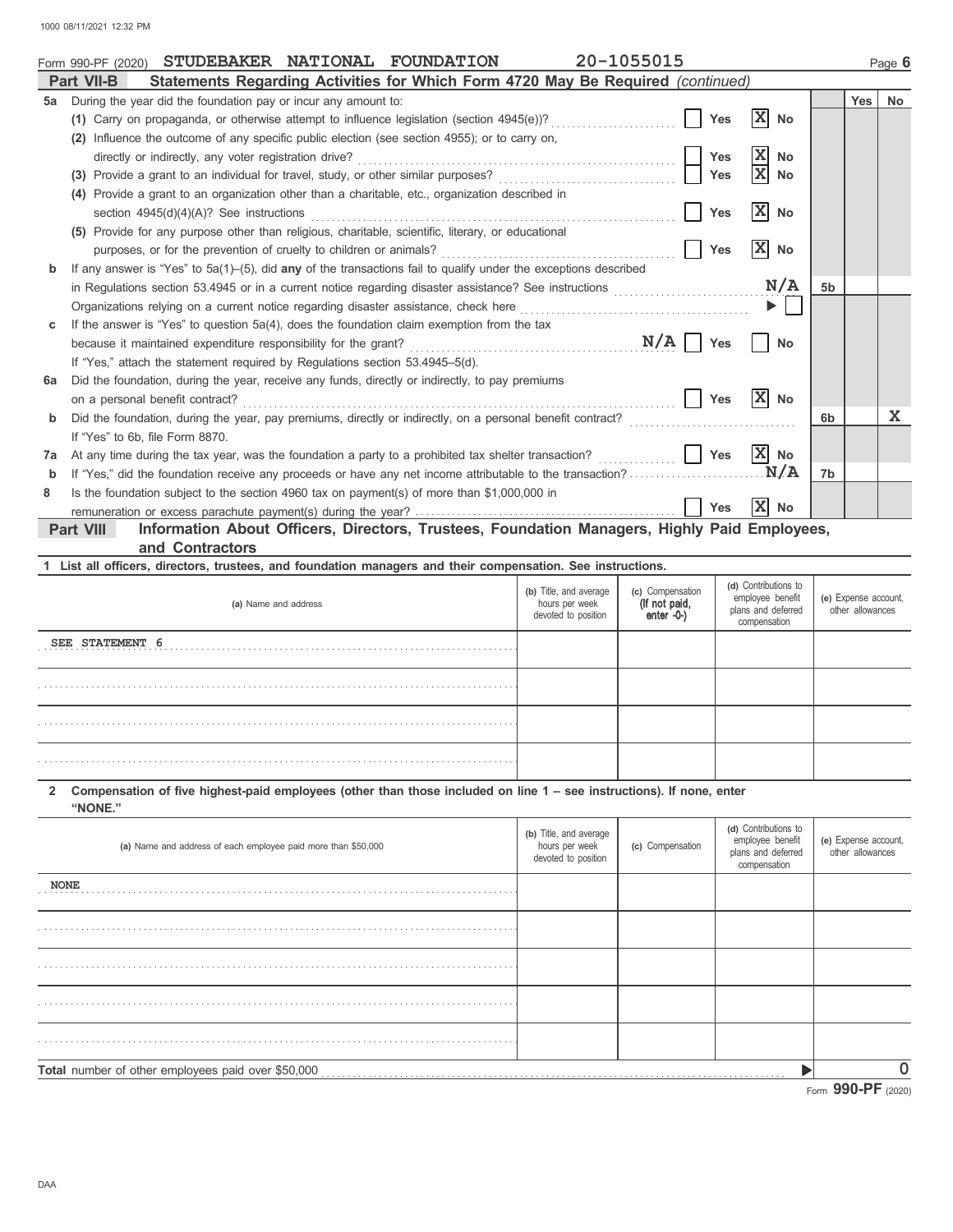| Form 990-PF (2020) | 20-1055015<br>STUDEBAKER NATIONAL FOUNDATION                                                                                                                                                                                                              | Page 7                                  |
|--------------------|-----------------------------------------------------------------------------------------------------------------------------------------------------------------------------------------------------------------------------------------------------------|-----------------------------------------|
| <b>Part VIII</b>   | Information About Officers, Directors, Trustees, Foundation Managers, Highly Paid Employees,<br>and Contractors (continued)                                                                                                                               |                                         |
| 3                  | Five highest-paid independent contractors for professional services. See instructions. If none, enter "NONE."                                                                                                                                             |                                         |
|                    | (a) Name and address of each person paid more than \$50,000                                                                                                                                                                                               | (b) Type of service<br>(c) Compensation |
| <b>NONE</b>        |                                                                                                                                                                                                                                                           |                                         |
|                    |                                                                                                                                                                                                                                                           |                                         |
|                    |                                                                                                                                                                                                                                                           |                                         |
|                    |                                                                                                                                                                                                                                                           |                                         |
|                    |                                                                                                                                                                                                                                                           |                                         |
|                    | Total number of others receiving over \$50,000 for professional services                                                                                                                                                                                  |                                         |
| Part IX-A          | <b>Summary of Direct Charitable Activities</b>                                                                                                                                                                                                            |                                         |
|                    | List the foundation's four largest direct charitable activities during the tax year. Include relevant statistical information such as the number of<br>organizations and other beneficiaries served, conferences convened, research papers produced, etc. | Expenses                                |
| 1                  | PRESERVATION OF<br>STUDEBAKER HERITAGE                                                                                                                                                                                                                    |                                         |
|                    |                                                                                                                                                                                                                                                           |                                         |
|                    |                                                                                                                                                                                                                                                           | 8,561                                   |
| 2                  |                                                                                                                                                                                                                                                           |                                         |
|                    |                                                                                                                                                                                                                                                           |                                         |
| 3                  |                                                                                                                                                                                                                                                           |                                         |
|                    |                                                                                                                                                                                                                                                           |                                         |
|                    |                                                                                                                                                                                                                                                           |                                         |
| 4                  |                                                                                                                                                                                                                                                           |                                         |
|                    |                                                                                                                                                                                                                                                           |                                         |
|                    |                                                                                                                                                                                                                                                           |                                         |
| Part IX-B          | Summary of Program-Related Investments (see instructions)                                                                                                                                                                                                 |                                         |
| N/A<br>1           | Describe the two largest program-related investments made by the foundation during the tax year on lines 1 and 2.                                                                                                                                         | Amount                                  |
|                    |                                                                                                                                                                                                                                                           |                                         |
|                    |                                                                                                                                                                                                                                                           |                                         |
| 2                  |                                                                                                                                                                                                                                                           |                                         |
|                    |                                                                                                                                                                                                                                                           |                                         |
|                    | All other program-related investments. See instructions.                                                                                                                                                                                                  |                                         |
| 3                  |                                                                                                                                                                                                                                                           |                                         |
|                    |                                                                                                                                                                                                                                                           |                                         |
|                    |                                                                                                                                                                                                                                                           | ▶                                       |
|                    |                                                                                                                                                                                                                                                           | Form 990-PF (2020)                      |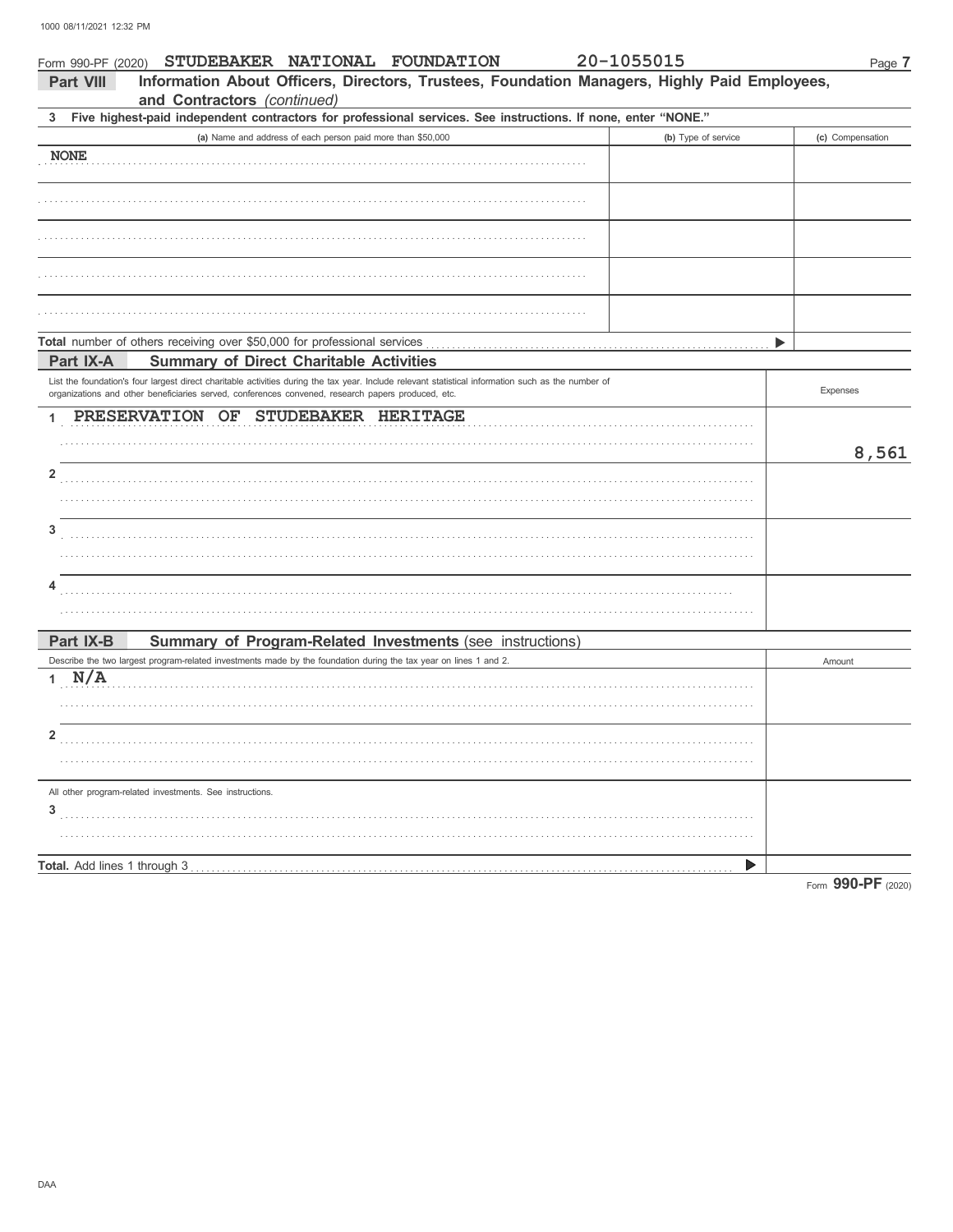|    | Form 990-PF (2020) STUDEBAKER NATIONAL FOUNDATION                                                                                                                                                                                 | 20-1055015 |                  | Page 8   |
|----|-----------------------------------------------------------------------------------------------------------------------------------------------------------------------------------------------------------------------------------|------------|------------------|----------|
|    | Minimum Investment Return (All domestic foundations must complete this part. Foreign foundations,<br>Part X                                                                                                                       |            |                  |          |
|    | see instructions.)                                                                                                                                                                                                                |            |                  |          |
| 1  | Fair market value of assets not used (or held for use) directly in carrying out charitable, etc.,                                                                                                                                 |            |                  |          |
|    | purposes:                                                                                                                                                                                                                         |            |                  | 0        |
| a  |                                                                                                                                                                                                                                   |            | 1a               | $\Omega$ |
| b  | Average of monthly cash balances                                                                                                                                                                                                  |            | 1 <sub>b</sub>   | $\Omega$ |
| c  |                                                                                                                                                                                                                                   |            | 1 <sub>c</sub>   | $\Omega$ |
| d  |                                                                                                                                                                                                                                   |            | 1 <sub>d</sub>   |          |
| е  | Reduction claimed for blockage or other factors reported on lines 1a and                                                                                                                                                          |            |                  |          |
|    | 1c (attach detailed explanation)                                                                                                                                                                                                  |            |                  |          |
| 2  |                                                                                                                                                                                                                                   |            | $\overline{2}$   | 0        |
| 3  | Subtract line 2 from line 1d                                                                                                                                                                                                      |            | $\mathbf{3}$     | 0        |
| 4  | Cash deemed held for charitable activities. Enter 1½% of line 3 (for greater amount, see                                                                                                                                          |            |                  |          |
|    | instructions)                                                                                                                                                                                                                     |            | $\overline{4}$   | 0        |
| 5  |                                                                                                                                                                                                                                   |            | 5                | $\Omega$ |
|    |                                                                                                                                                                                                                                   |            |                  | $\Omega$ |
|    | Distributable Amount (see instructions) (Section 4942(j)(3) and (j)(5) private operating foundations<br>Part XI<br>and certain foreign organizations, check here $\triangleright$ $\vert x \vert$ and do not complete this part.) |            |                  |          |
| 1  |                                                                                                                                                                                                                                   |            | 1                |          |
| 2a | $\frac{2a}{2a}$<br>Tax on investment income for 2020 from Part VI, line 5                                                                                                                                                         |            |                  |          |
| b  |                                                                                                                                                                                                                                   |            |                  |          |
| c  | Add lines 2a and 2b                                                                                                                                                                                                               |            | 2c               |          |
| 3  |                                                                                                                                                                                                                                   |            | $\mathbf{3}$     |          |
| 4  | Recoveries of amounts treated as qualifying distributions [11] contain the content of amounts treated as qualifying distributions [11] content and the content of amounts of amounts of amounts of amounts of amounts of amoun    |            | $\blacktriangle$ |          |
| 5  | Add lines 3 and 4                                                                                                                                                                                                                 |            | 5                |          |
| 6  |                                                                                                                                                                                                                                   |            | 6                |          |
|    | Distributable amount as adjusted. Subtract line 6 from line 5. Enter here and on Part XIII,                                                                                                                                       |            |                  |          |
|    |                                                                                                                                                                                                                                   |            | 7                |          |

|                | line 1                                                                                                                     |                |       |  |  |  |  |
|----------------|----------------------------------------------------------------------------------------------------------------------------|----------------|-------|--|--|--|--|
|                | <b>Qualifying Distributions</b> (see instructions)<br><b>Part XII</b>                                                      |                |       |  |  |  |  |
|                | Amounts paid (including administrative expenses) to accomplish charitable, etc., purposes:                                 |                |       |  |  |  |  |
| a              | Expenses, contributions, gifts, etc. - total from Part I, column (d), line 26                                              | 1a             | 4,000 |  |  |  |  |
| b              | Program-related investments - total from Part IX-B                                                                         | 1b             |       |  |  |  |  |
| $\overline{2}$ | Amounts paid to acquire assets used (or held for use) directly in carrying out charitable, etc.,                           |                |       |  |  |  |  |
|                | purposes                                                                                                                   |                |       |  |  |  |  |
| 3              | Amounts set aside for specific charitable projects that satisfy the:                                                       |                |       |  |  |  |  |
| a              | Suitability test (prior IRS approval required)                                                                             | 3a             |       |  |  |  |  |
| b              | Cash distribution test (attach the required schedule)                                                                      | 3 <sub>b</sub> |       |  |  |  |  |
| 4              | Qualifying distributions. Add lines 1a through 3b. Enter here and on Part V, line 8; and Part XIII, line 4                 | 4              | 4,000 |  |  |  |  |
| 5              | Foundations that qualify under section 4940(e) for the reduced rate of tax on net investment income.                       |                |       |  |  |  |  |
|                | Enter 1% of Part I, line 27b. See instructions                                                                             | 5              |       |  |  |  |  |
| 6              | <b>Adjusted qualifying distributions.</b> Subtract line 5 from line 4                                                      | 6              | 4,000 |  |  |  |  |
|                | Note: The amount on line 6 will be used in Part V, column (b), in subsequent years when calculating whether the foundation |                |       |  |  |  |  |
|                | qualifies for the section 4940(e) reduction of tax in those years.                                                         |                |       |  |  |  |  |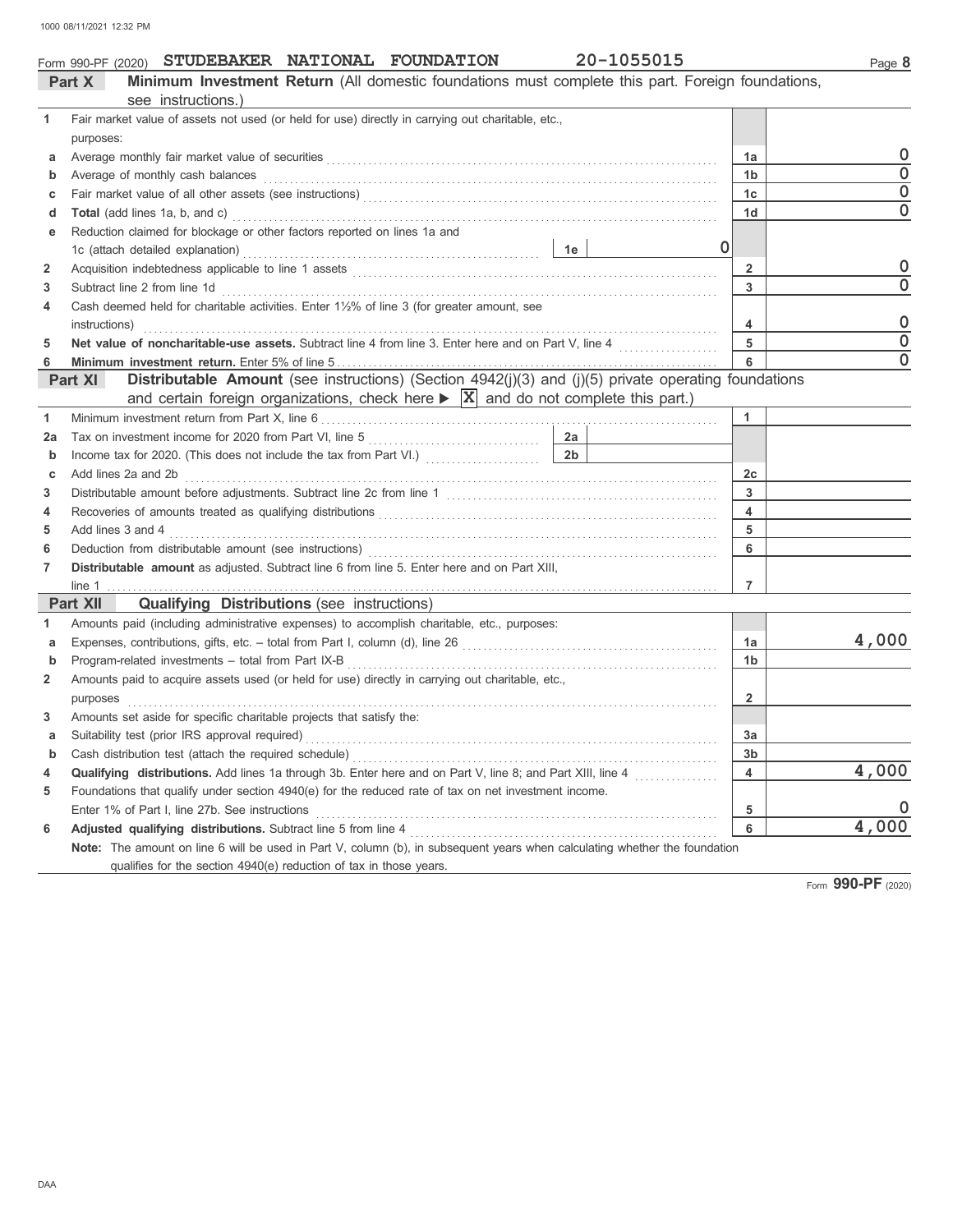### Form 990-PF (2020) **STUDEBAKER NATIONAL FOUNDATION** 20-1055015

|                | <b>Part XIII</b><br>Undistributed Income (see instructions)                                   |        |                     |      |      |
|----------------|-----------------------------------------------------------------------------------------------|--------|---------------------|------|------|
|                |                                                                                               | (a)    | (b)                 | (c)  | (d)  |
| 1              | Distributable amount for 2020 from Part XI,                                                   | Corpus | Years prior to 2019 | 2019 | 2020 |
|                |                                                                                               |        |                     |      |      |
| 2              | Undistributed income, if any, as of the end of 2020:                                          |        |                     |      |      |
| а              |                                                                                               |        |                     |      |      |
| b              | Total for prior years: 20 _______ , 20 _____ , 20 _____                                       |        |                     |      |      |
| 3              | Excess distributions carryover, if any, to 2020:                                              |        |                     |      |      |
| a              |                                                                                               |        |                     |      |      |
|                |                                                                                               |        |                     |      |      |
|                |                                                                                               |        |                     |      |      |
|                |                                                                                               |        |                     |      |      |
|                |                                                                                               |        |                     |      |      |
|                |                                                                                               |        |                     |      |      |
| 4              | Qualifying distributions for 2020 from Part XII,                                              |        |                     |      |      |
|                | line 4: $\triangleright$ \$ 4,000                                                             |        |                     |      |      |
|                | a Applied to 2019, but not more than line 2a                                                  |        |                     |      |      |
|                | <b>b</b> Applied to undistributed income of prior years                                       |        |                     |      |      |
|                |                                                                                               |        |                     |      |      |
|                | c Treated as distributions out of corpus (Election                                            |        |                     |      |      |
|                |                                                                                               |        |                     |      |      |
|                |                                                                                               |        |                     |      |      |
| е              | Remaining amount distributed out of corpus [1] [1] Remaining amount distributed out of corpus | 4,000  |                     |      |      |
| 5              | Excess distributions carryover applied to 2020                                                |        |                     |      |      |
|                | (If an amount appears in column (d), the same                                                 |        |                     |      |      |
|                |                                                                                               |        |                     |      |      |
| 6              | Enter the net total of each column as                                                         |        |                     |      |      |
|                | indicated below:                                                                              |        |                     |      |      |
| а              | Corpus. Add lines 3f, 4c, and 4e. Subtract line 5                                             | 4,000  |                     |      |      |
|                | <b>b</b> Prior years' undistributed income. Subtract                                          |        |                     |      |      |
|                |                                                                                               |        |                     |      |      |
|                | c Enter the amount of prior years' undistributed                                              |        |                     |      |      |
|                | income for which a notice of deficiency has                                                   |        |                     |      |      |
|                | been issued, or on which the section 4942(a)                                                  |        |                     |      |      |
|                |                                                                                               |        |                     |      |      |
|                | Subtract line 6c from line 6b. Taxable                                                        |        |                     |      |      |
|                |                                                                                               |        |                     |      |      |
|                | <b>e</b> Undistributed income for 2019. Subtract line                                         |        |                     |      |      |
|                | 4a from line 2a. Taxable amount – see                                                         |        |                     |      |      |
|                | instructions                                                                                  |        |                     |      |      |
|                | f Undistributed income for 2020. Subtract lines                                               |        |                     |      |      |
|                | 4d and 5 from line 1. This amount must be                                                     |        |                     |      |      |
|                | distributed in 2021                                                                           |        |                     |      |      |
| $\overline{7}$ | Amounts treated as distributions out of corpus                                                |        |                     |      |      |
|                | to satisfy requirements imposed by section                                                    |        |                     |      |      |
|                | 170(b)(1)(F) or 4942(g)(3) (Election may be                                                   |        |                     |      |      |
|                |                                                                                               |        |                     |      |      |
| 8              | Excess distributions carryover from 2015 not                                                  |        |                     |      |      |
|                | applied on line 5 or line 7 (see instructions)                                                |        |                     |      |      |
| 9              | Excess distributions carryover to 2021.                                                       |        |                     |      |      |
|                |                                                                                               |        |                     |      |      |
| 10             | Analysis of line 9:                                                                           |        |                     |      |      |
| а              | Excess from 2016 $\ldots$                                                                     |        |                     |      |      |
| b              |                                                                                               |        |                     |      |      |
| c              |                                                                                               |        |                     |      |      |
| d              |                                                                                               |        |                     |      |      |
| е              |                                                                                               |        |                     |      |      |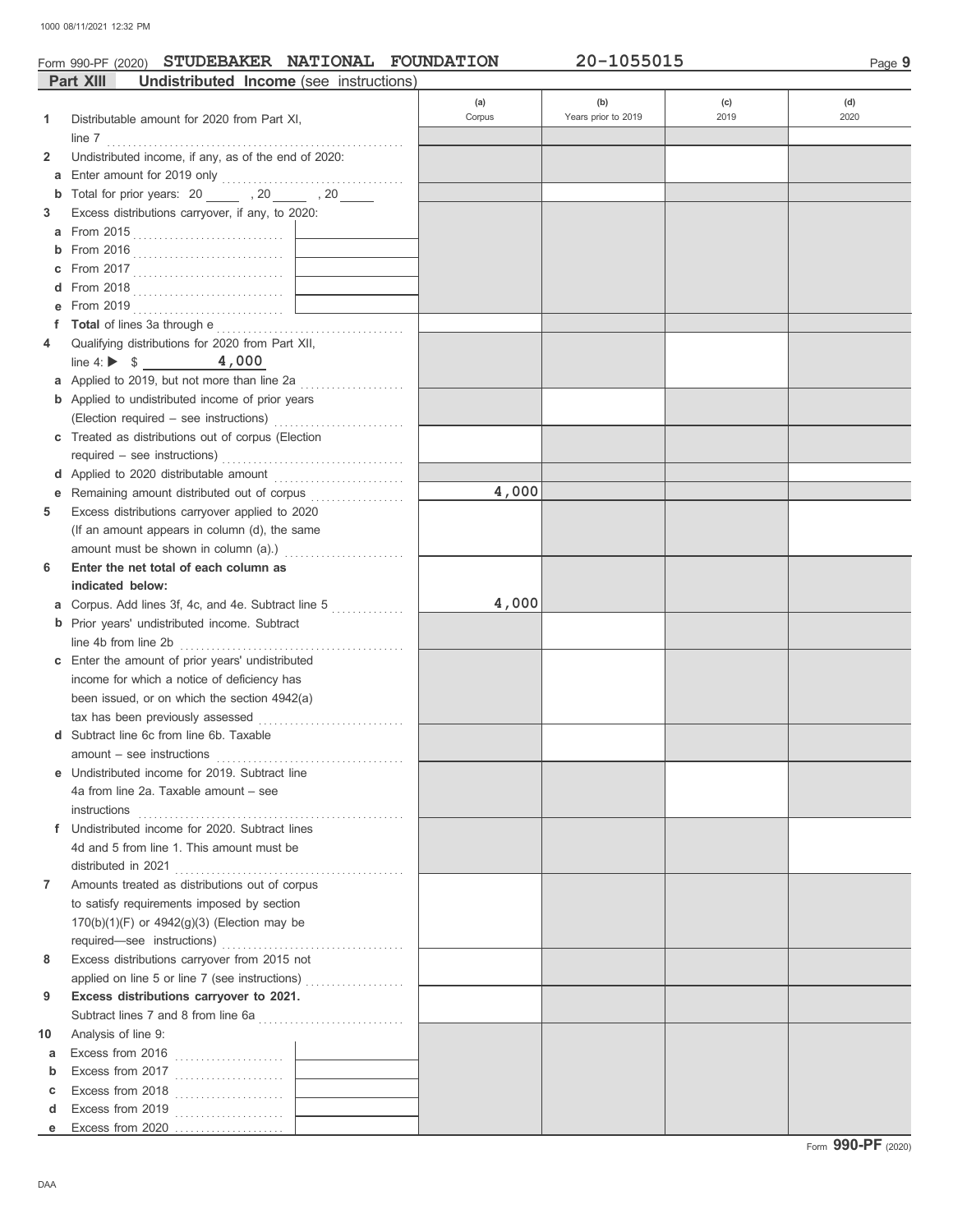|                | 1000 08/11/2021 12:32 PM                                                                                                                                                              |          |          |                                                                                                        |               |            |
|----------------|---------------------------------------------------------------------------------------------------------------------------------------------------------------------------------------|----------|----------|--------------------------------------------------------------------------------------------------------|---------------|------------|
|                | STUDEBAKER NATIONAL FOUNDATION<br>Form 990-PF (2020)                                                                                                                                  |          |          | 20-1055015                                                                                             |               | Page 10    |
|                | <b>Part XIV</b><br><b>Private Operating Foundations</b> (see instructions and Part VII-A, question 9)                                                                                 |          |          |                                                                                                        |               |            |
|                | 1a If the foundation has received a ruling or determination letter that it is a private operating                                                                                     |          |          |                                                                                                        |               | N/A        |
| b              | foundation, and the ruling is effective for 2020, enter the date of the ruling<br>Check box to indicate whether the foundation is a private operating foundation described in section |          |          | $\mathbf{x}$                                                                                           | 4942(j)(3) or | 4942(j)(5) |
| 2a             | Enter the lesser of the adjusted net                                                                                                                                                  | Tax year |          | Prior 3 years                                                                                          |               |            |
|                | income from Part I or the minimum                                                                                                                                                     | (a) 2020 | (b) 2019 | (c) 2018                                                                                               | $(d)$ 2017    | (e) Total  |
|                | investment return from Part X for                                                                                                                                                     |          |          |                                                                                                        |               |            |
|                | each year listed                                                                                                                                                                      | 0        |          |                                                                                                        |               | 0          |
| b              | 85% of line 2a                                                                                                                                                                        |          |          |                                                                                                        |               |            |
| c              | Qualifying distributions from Part XII,                                                                                                                                               |          |          |                                                                                                        |               |            |
|                | line 4, for each year listed                                                                                                                                                          | 4,000    | 3,300    | 6,550                                                                                                  | 9,800         | 23,650     |
| d              | Amounts included in line 2c not used directly                                                                                                                                         |          |          |                                                                                                        |               |            |
|                | for active conduct of exempt activities                                                                                                                                               |          |          |                                                                                                        |               |            |
| е              | Qualifying distributions made directly                                                                                                                                                |          |          |                                                                                                        |               |            |
|                | for active conduct of exempt activities.                                                                                                                                              |          |          |                                                                                                        |               |            |
|                | Subtract line 2d from line 2c                                                                                                                                                         | 4,000    | 3,300    | 6,550                                                                                                  | 9,800         | 23,650     |
| 3              | Complete 3a, b, or c for the                                                                                                                                                          |          |          |                                                                                                        |               |            |
|                | alternative test relied upon:                                                                                                                                                         |          |          |                                                                                                        |               |            |
| a              | "Assets" alternative test - enter:                                                                                                                                                    |          |          |                                                                                                        |               |            |
|                | (1) Value of all assets                                                                                                                                                               |          |          |                                                                                                        |               |            |
|                | (2) Value of assets qualifying under                                                                                                                                                  |          |          |                                                                                                        |               |            |
|                | section 4942(j)(3)(B)(i)                                                                                                                                                              |          |          |                                                                                                        |               |            |
| b              | "Endowment" alternative test - enter 2/3                                                                                                                                              |          |          |                                                                                                        |               |            |
|                | of minimum investment return shown in                                                                                                                                                 |          |          |                                                                                                        |               |            |
|                | Part X, line 6, for each year listed                                                                                                                                                  |          |          |                                                                                                        |               | 0          |
| c              | "Support" alternative test - enter:                                                                                                                                                   |          |          |                                                                                                        |               |            |
|                | (1) Total support other than gross                                                                                                                                                    |          |          |                                                                                                        |               |            |
|                | investment income (interest,                                                                                                                                                          |          |          |                                                                                                        |               |            |
|                | dividends, rents, payments on                                                                                                                                                         |          |          |                                                                                                        |               |            |
|                | securities loans (section                                                                                                                                                             |          |          |                                                                                                        |               |            |
|                | $512(a)(5)$ , or royalties)                                                                                                                                                           |          |          |                                                                                                        |               |            |
|                | (2) Support from general public                                                                                                                                                       |          |          |                                                                                                        |               |            |
|                | and 5 or more exempt                                                                                                                                                                  |          |          |                                                                                                        |               |            |
|                | organizations as provided in<br>section $4942(j)(3)(B)(iii)$                                                                                                                          |          |          |                                                                                                        |               |            |
|                | (3) Largest amount of support from                                                                                                                                                    |          |          |                                                                                                        |               |            |
|                | an exempt organization                                                                                                                                                                |          |          |                                                                                                        |               |            |
|                | (4) Gross investment income                                                                                                                                                           |          |          |                                                                                                        |               |            |
|                | Supplementary Information (Complete this part only if the foundation had \$5,000 or more in assets at<br>Part XV                                                                      |          |          |                                                                                                        |               |            |
|                | any time during the year - see instructions.)                                                                                                                                         |          |          |                                                                                                        |               |            |
| 1              | Information Regarding Foundation Managers:                                                                                                                                            |          |          |                                                                                                        |               |            |
| а              | List any managers of the foundation who have contributed more than 2% of the total contributions received by the foundation                                                           |          |          |                                                                                                        |               |            |
|                | before the close of any tax year (but only if they have contributed more than \$5,000). (See section $507(d)(2)$ .)                                                                   |          |          |                                                                                                        |               |            |
|                | N/A                                                                                                                                                                                   |          |          |                                                                                                        |               |            |
| b              | List any managers of the foundation who own 10% or more of the stock of a corporation (or an equally large portion of the                                                             |          |          |                                                                                                        |               |            |
|                | ownership of a partnership or other entity) of which the foundation has a 10% or greater interest.                                                                                    |          |          |                                                                                                        |               |            |
|                | N/A                                                                                                                                                                                   |          |          |                                                                                                        |               |            |
| $\overline{2}$ | Information Regarding Contribution, Grant, Gift, Loan, Scholarship, etc., Programs:                                                                                                   |          |          |                                                                                                        |               |            |
|                | Check here $\blacktriangleright$                                                                                                                                                      |          |          | if the foundation only makes contributions to preselected charitable organizations and does not accept |               |            |
|                | unsolicited requests for funds. If the foundation makes gifts, grants, etc., to individuals or organizations under other conditions,                                                  |          |          |                                                                                                        |               |            |
|                | complete items 2a, b, c, and d. See instructions.                                                                                                                                     |          |          |                                                                                                        |               |            |
| а              | The name, address, and telephone number or email address of the person to whom applications should be addressed:                                                                      |          |          |                                                                                                        |               |            |
|                | <b>SEE STATEMENT</b>                                                                                                                                                                  |          |          |                                                                                                        |               |            |
|                |                                                                                                                                                                                       |          |          |                                                                                                        |               |            |
| b              | The form in which applications should be submitted and information and materials they should include:                                                                                 |          |          |                                                                                                        |               |            |
|                | STATEMENT 8<br>SEE                                                                                                                                                                    |          |          |                                                                                                        |               |            |
| c              | Any submission deadlines:                                                                                                                                                             |          |          |                                                                                                        |               |            |
|                | <b>STATEMENT</b><br>9<br>SEE                                                                                                                                                          |          |          |                                                                                                        |               |            |
| d              | Any restrictions or limitations on awards, such as by geographical areas, charitable fields, kinds of institutions, or other                                                          |          |          |                                                                                                        |               |            |
|                | factors:                                                                                                                                                                              |          |          |                                                                                                        |               |            |
|                | N/A                                                                                                                                                                                   |          |          |                                                                                                        |               |            |
|                |                                                                                                                                                                                       |          |          |                                                                                                        |               | ה ההה      |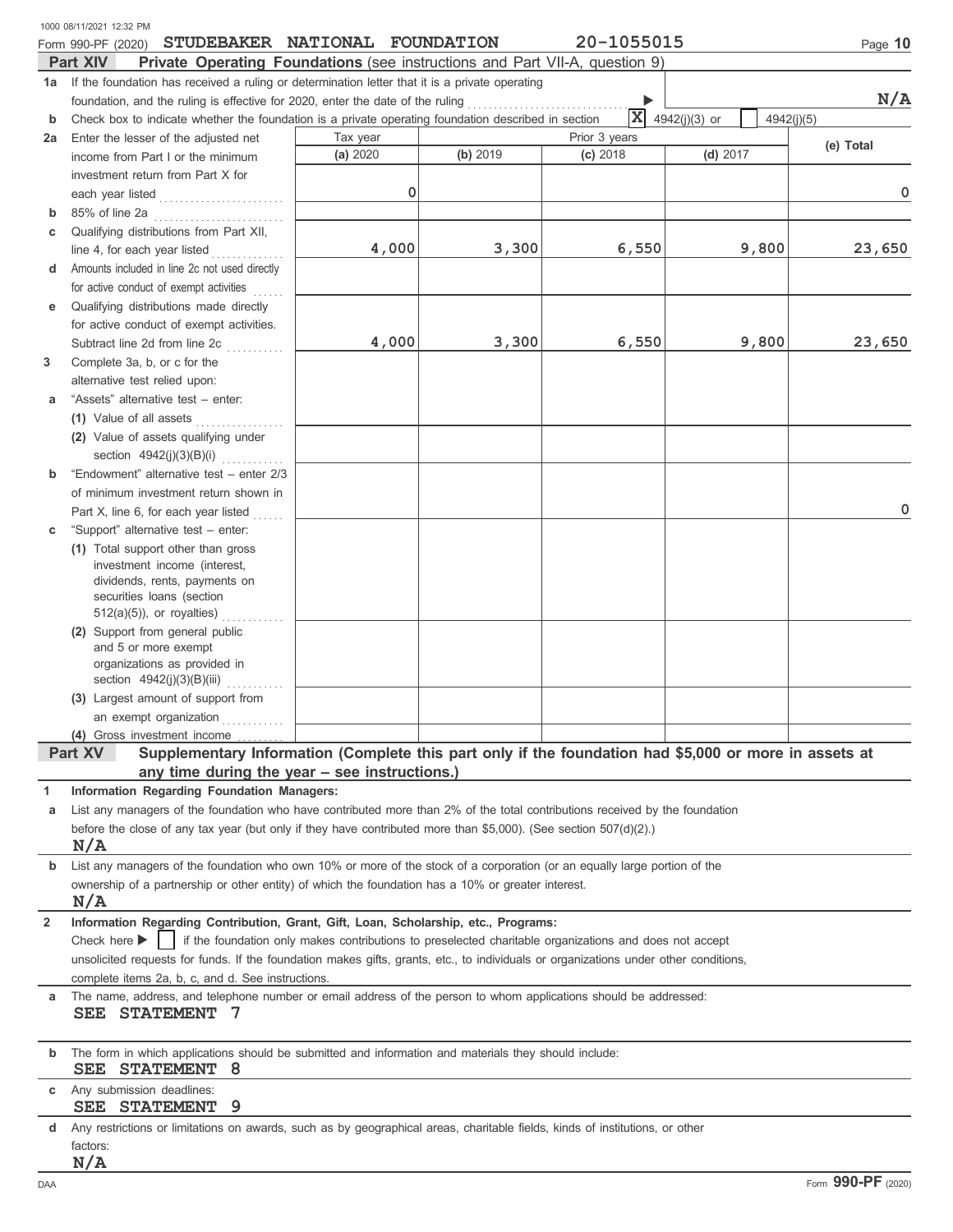| STUDEBAKER NATIONAL FOUNDATION<br>Form 990-PF (2020)                                  |                                                                                      | 20-1055015              |                                     | Page 11 |
|---------------------------------------------------------------------------------------|--------------------------------------------------------------------------------------|-------------------------|-------------------------------------|---------|
| Part XV<br>Supplementary Information (continued)                                      |                                                                                      |                         |                                     |         |
| 3 Grants and Contributions Paid During the Year or Approved for Future Payment        |                                                                                      |                         |                                     |         |
| Recipient                                                                             | If recipient is an individual,<br>show any relationship to<br>any foundation manager | Foundation<br>status of | Purpose of grant or<br>contribution | Amount  |
| Name and address (home or business)                                                   | or substantial contributor                                                           | recipient               |                                     |         |
| a Paid during the year<br>MCPHERSON COLLEGE FBO GRAHAM NOBLET<br>1600 E EUCLID STREET |                                                                                      | $ 501 \t(C) \t(3) $     |                                     |         |
| MCPHERSON KS 67460                                                                    | <b>PRESERVATION</b>                                                                  | OF STUDEBAKER           | <b>HERITAGE</b>                     | 1,500   |
| STUDEBAKER NATIONAL MUSEUM<br>201 CHAPIN STREET                                       |                                                                                      | 501 (C) $(3)$           |                                     |         |
| IN 46601<br>SOUTH BEND                                                                | FUND MUSEUM                                                                          | INTERNSHIP              | POSITIONS                           | 2,500   |
|                                                                                       |                                                                                      |                         |                                     |         |
|                                                                                       |                                                                                      |                         |                                     |         |
|                                                                                       |                                                                                      |                         |                                     |         |
|                                                                                       |                                                                                      |                         |                                     |         |
|                                                                                       |                                                                                      |                         |                                     |         |
|                                                                                       |                                                                                      |                         |                                     |         |
|                                                                                       |                                                                                      |                         |                                     |         |
|                                                                                       |                                                                                      |                         |                                     |         |
|                                                                                       |                                                                                      |                         |                                     |         |
|                                                                                       |                                                                                      |                         |                                     |         |
|                                                                                       |                                                                                      |                         |                                     |         |
|                                                                                       |                                                                                      |                         |                                     |         |
|                                                                                       |                                                                                      |                         |                                     |         |
|                                                                                       |                                                                                      |                         |                                     |         |
|                                                                                       |                                                                                      |                         |                                     |         |
|                                                                                       |                                                                                      |                         |                                     |         |
| Total                                                                                 |                                                                                      |                         | 3a<br>▶                             | 4,000   |
| <b>b</b> Approved for future payment<br>N/A                                           |                                                                                      |                         |                                     |         |
|                                                                                       |                                                                                      |                         |                                     |         |
|                                                                                       |                                                                                      |                         |                                     |         |
|                                                                                       |                                                                                      |                         |                                     |         |
|                                                                                       |                                                                                      |                         |                                     |         |
|                                                                                       |                                                                                      |                         |                                     |         |
|                                                                                       |                                                                                      |                         |                                     |         |
| <b>Total</b>                                                                          |                                                                                      |                         | 3 <sub>b</sub><br>▶                 |         |

DAA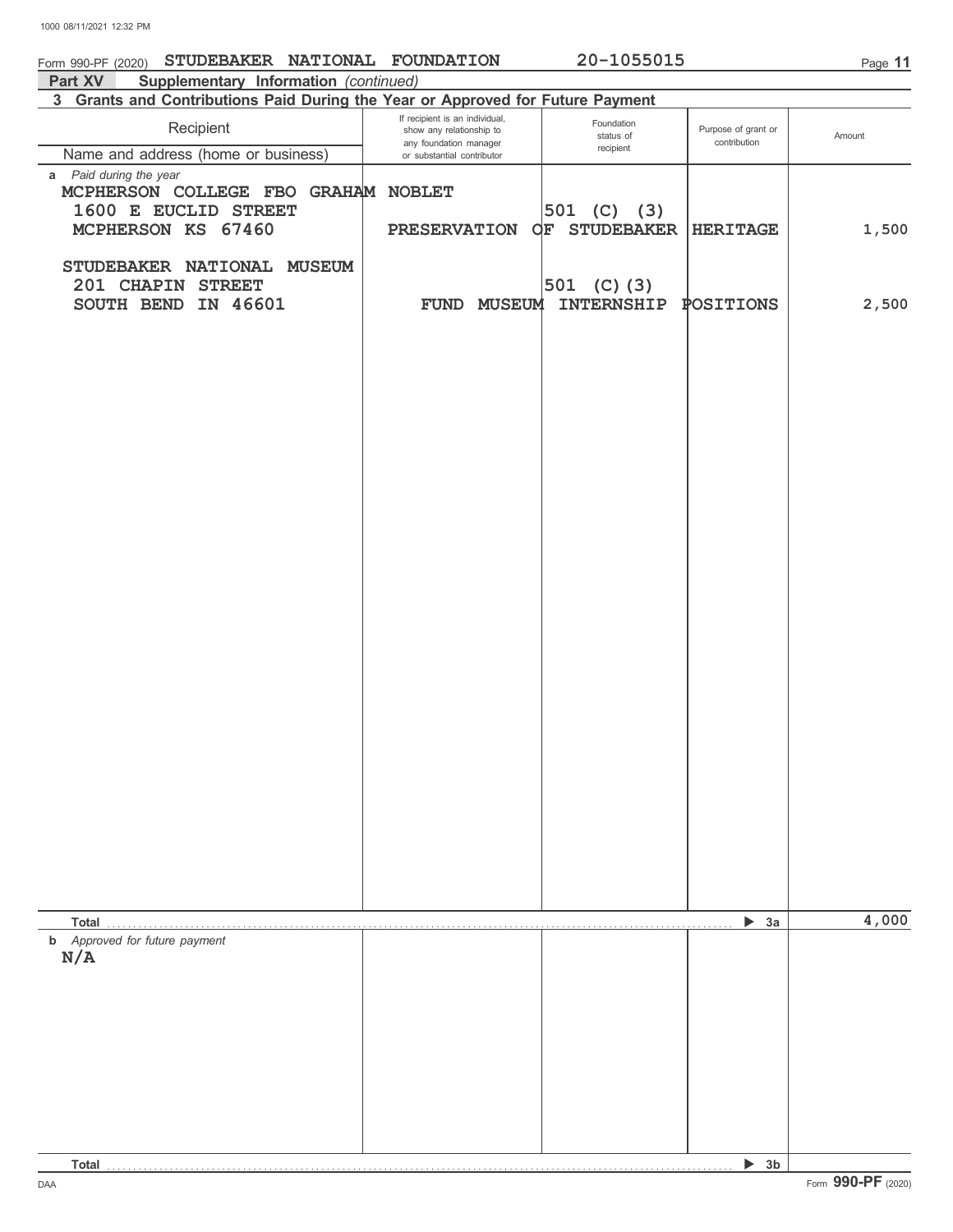### Form 990-PF (2020) **STUDEBAKER NATIONAL FOUNDATION** 20-1055015

| Part XVI-A                 | <b>Analysis of Income-Producing Activities</b>                                                                            |               |                           |           |                                      |                          |
|----------------------------|---------------------------------------------------------------------------------------------------------------------------|---------------|---------------------------|-----------|--------------------------------------|--------------------------|
|                            | Enter gross amounts unless otherwise indicated.                                                                           |               | Unrelated business income |           | Excluded by section 512, 513, or 514 |                          |
|                            |                                                                                                                           | (a)           | (b)                       | (c)       | (d)                                  | (e)<br>Related or exempt |
|                            |                                                                                                                           | Business code | Amount                    | Exclusion | Amount                               | function income          |
| 1 Program service revenue: |                                                                                                                           |               |                           | code      |                                      | (See instructions.)      |
|                            |                                                                                                                           |               |                           |           |                                      |                          |
|                            | $\mathsf{d}$                                                                                                              |               |                           |           |                                      |                          |
| С                          | <u> 1989 - Johann Stein, mars and de Brandenburg and de Brandenburg and de Brandenburg and de Brandenburg and de</u>      |               |                           |           |                                      |                          |
|                            | $d \fbox{$                                                                                                                |               |                           |           |                                      |                          |
|                            | <u> 1989 - Johann Stein, mars an deutscher Stein und der Stein und der Stein und der Stein und der Stein und der</u>      |               |                           |           |                                      |                          |
| f                          |                                                                                                                           |               |                           |           |                                      |                          |
| q                          | Fees and contracts from government agencies                                                                               |               |                           |           |                                      |                          |
|                            |                                                                                                                           |               |                           |           |                                      |                          |
|                            | 3 Interest on savings and temporary cash investments                                                                      |               |                           | 14        | 114                                  |                          |
| 4                          | Dividends and interest from securities                                                                                    |               |                           | 14        | 2,418                                |                          |
|                            | 5 Net rental income or (loss) from real estate:                                                                           |               |                           |           |                                      |                          |
| a                          | Debt-financed property                                                                                                    |               |                           |           |                                      |                          |
| b                          |                                                                                                                           |               |                           |           |                                      |                          |
|                            | 6 Net rental income or (loss) from personal property                                                                      |               |                           |           |                                      |                          |
| 7 Other investment income  |                                                                                                                           |               |                           |           |                                      |                          |
| 8                          | Gain or (loss) from sales of assets other than inventory                                                                  |               |                           |           |                                      |                          |
|                            |                                                                                                                           |               |                           |           |                                      |                          |
|                            | 10 Gross profit or (loss) from sales of inventory                                                                         |               |                           |           |                                      |                          |
|                            |                                                                                                                           |               |                           |           |                                      |                          |
|                            | 11 Other revenue: a                                                                                                       |               |                           |           |                                      |                          |
|                            | $\mathsf{b}$                                                                                                              |               |                           |           |                                      |                          |
| С                          | <u> 1989 - Andrea Stadt Britain, amerikansk politik (* 1958)</u>                                                          |               |                           |           |                                      |                          |
| d                          |                                                                                                                           |               |                           |           |                                      |                          |
|                            | <u> 1989 - Johann Stein, mars an de Brazilia (b. 1989)</u>                                                                |               |                           |           |                                      |                          |
| е                          |                                                                                                                           |               |                           |           |                                      |                          |
|                            |                                                                                                                           |               |                           | 0         | 2,532                                | $\Omega$                 |
|                            | 13 Total. Add line 12, columns (b), (d), and (e)                                                                          |               |                           |           | 13                                   | 2,532                    |
|                            | (See worksheet in line 13 instructions to verify calculations.)                                                           |               |                           |           |                                      |                          |
| Part XVI-B                 | Relationship of Activities to the Accomplishment of Exempt Purposes                                                       |               |                           |           |                                      |                          |
| Line No.                   | Explain below how each activity for which income is reported in column (e) of Part XVI-A contributed importantly to the   |               |                           |           |                                      |                          |
| $\blacktriangledown$       | accomplishment of the foundation's exempt purposes (other than by providing funds for such purposes). (See instructions.) |               |                           |           |                                      |                          |
| N/A                        |                                                                                                                           |               |                           |           |                                      |                          |
|                            |                                                                                                                           |               |                           |           |                                      |                          |
|                            |                                                                                                                           |               |                           |           |                                      |                          |
|                            |                                                                                                                           |               |                           |           |                                      |                          |
|                            |                                                                                                                           |               |                           |           |                                      |                          |
|                            |                                                                                                                           |               |                           |           |                                      |                          |
|                            |                                                                                                                           |               |                           |           |                                      |                          |
|                            |                                                                                                                           |               |                           |           |                                      |                          |
|                            |                                                                                                                           |               |                           |           |                                      |                          |
|                            |                                                                                                                           |               |                           |           |                                      |                          |
|                            |                                                                                                                           |               |                           |           |                                      |                          |
|                            |                                                                                                                           |               |                           |           |                                      |                          |
|                            |                                                                                                                           |               |                           |           |                                      |                          |
|                            |                                                                                                                           |               |                           |           |                                      |                          |
|                            |                                                                                                                           |               |                           |           |                                      |                          |
|                            |                                                                                                                           |               |                           |           |                                      |                          |
|                            |                                                                                                                           |               |                           |           |                                      |                          |
|                            |                                                                                                                           |               |                           |           |                                      |                          |
|                            |                                                                                                                           |               |                           |           |                                      |                          |
|                            |                                                                                                                           |               |                           |           |                                      |                          |
|                            |                                                                                                                           |               |                           |           |                                      |                          |
|                            |                                                                                                                           |               |                           |           |                                      |                          |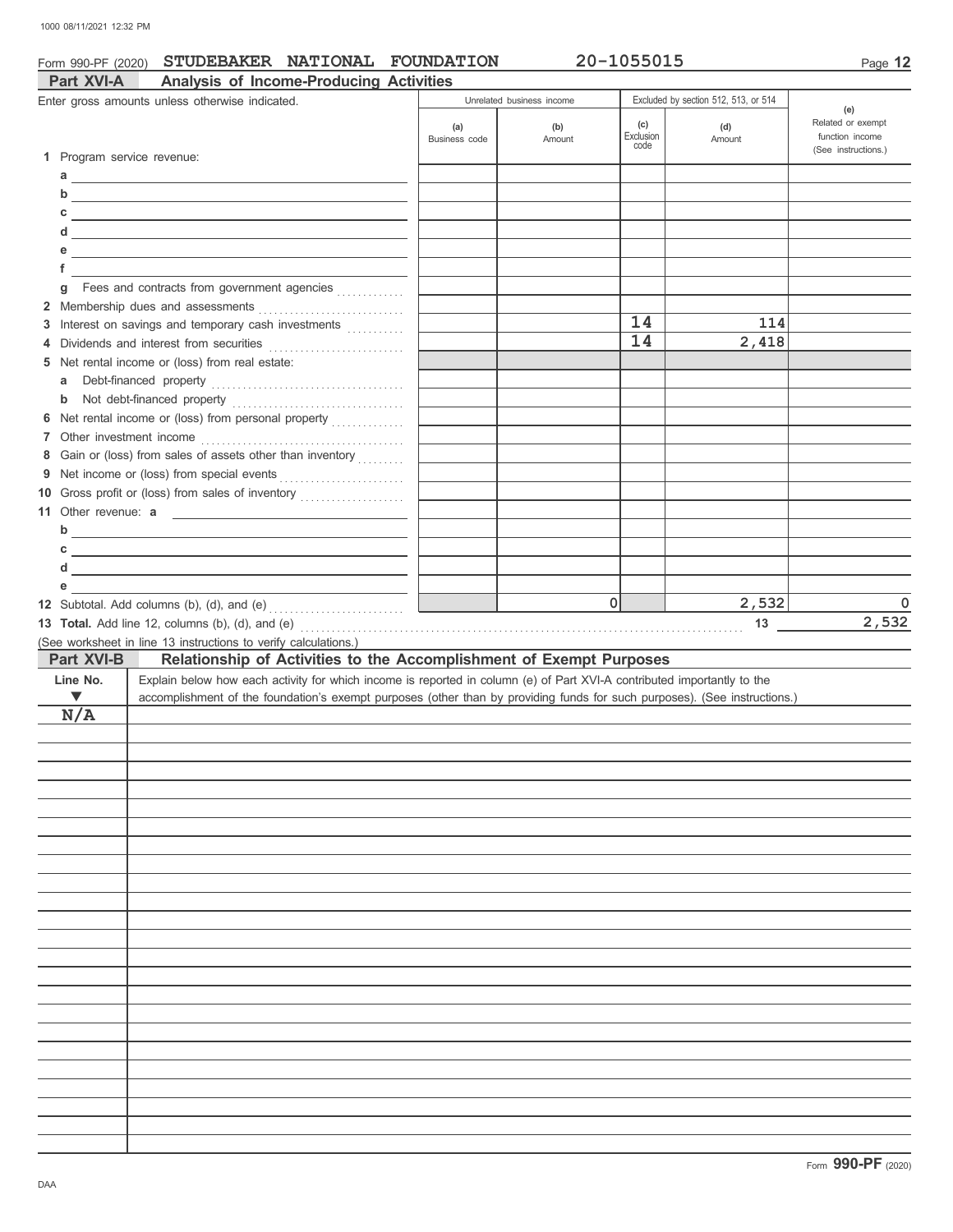# Form 990-PF (2020) **STUDEBAKER NATIONAL FOUNDATION** 20-1055015 **Organizations Part XVII Information Regarding Transfers To and Transactions and Relationships With Noncharitable Exempt**

| Did the organization directly or indirectly engage in any of the following with any other organization described                                                                                        |       | Yes | No. |
|---------------------------------------------------------------------------------------------------------------------------------------------------------------------------------------------------------|-------|-----|-----|
| in section $501(c)$ (other than section $501(c)(3)$ organizations) or in section 527, relating to political                                                                                             |       |     |     |
| organizations?                                                                                                                                                                                          |       |     |     |
| a Transfers from the reporting foundation to a noncharitable exempt organization of:                                                                                                                    |       |     |     |
| $(1)$ Cash                                                                                                                                                                                              | 1a(1) |     | Х   |
| (2) Other assets $\ldots$                                                                                                                                                                               | 1a(2) |     | х   |
| <b>b</b> Other transactions:                                                                                                                                                                            |       |     |     |
| (1) Sales of assets to a noncharitable exempt organization material content of the set of assets to a noncharitable exempt organization                                                                 | 1b(1) |     | X   |
| (2) Purchases of assets from a noncharitable exempt organization [1] [1] [1] Purchases of assets from a noncharitable exempt organization                                                               | 1b(2) |     | X   |
| (3) Rental of facilities, equipment, or other assets                                                                                                                                                    | 1b(3) |     | Х   |
| (4)                                                                                                                                                                                                     | 1b(4) |     | X   |
| Loans or loan guarantees<br>(5)                                                                                                                                                                         | 1b(5) |     | X   |
| (6) Performance of services or membership or fundraising solicitations (a) contains and contain an expansion of services or membership or fundraising solicitations (a) and contain a service of $\sim$ | 1b(6) |     | Х   |
| c Sharing of facilities, equipment, mailing lists, other assets, or paid employees                                                                                                                      | 1c    |     | X   |
|                                                                                                                                                                                                         |       |     |     |

**d** If the answer to any of the above is "Yes," complete the following schedule. Column **(b)** should always show the fair market value of the goods, other assets, or services given by the reporting foundation. If the foundation received less than fair market

value in any transaction or sharing arrangement, show in column **(d)** the value of the goods, other assets, or services received.

| (a) Line no.               | (b) Amount involved                                                                                                                                                                                                                                                                                                       | (c) Name of noncharitable exempt organization |                          |                    |            | (d) Description of transfers, transactions, and sharing arrangements                                     |
|----------------------------|---------------------------------------------------------------------------------------------------------------------------------------------------------------------------------------------------------------------------------------------------------------------------------------------------------------------------|-----------------------------------------------|--------------------------|--------------------|------------|----------------------------------------------------------------------------------------------------------|
| N/A                        |                                                                                                                                                                                                                                                                                                                           |                                               |                          |                    |            |                                                                                                          |
|                            |                                                                                                                                                                                                                                                                                                                           |                                               |                          |                    |            |                                                                                                          |
|                            |                                                                                                                                                                                                                                                                                                                           |                                               |                          |                    |            |                                                                                                          |
|                            |                                                                                                                                                                                                                                                                                                                           |                                               |                          |                    |            |                                                                                                          |
|                            |                                                                                                                                                                                                                                                                                                                           |                                               |                          |                    |            |                                                                                                          |
|                            |                                                                                                                                                                                                                                                                                                                           |                                               |                          |                    |            |                                                                                                          |
|                            |                                                                                                                                                                                                                                                                                                                           |                                               |                          |                    |            |                                                                                                          |
|                            |                                                                                                                                                                                                                                                                                                                           |                                               |                          |                    |            |                                                                                                          |
|                            |                                                                                                                                                                                                                                                                                                                           |                                               |                          |                    |            |                                                                                                          |
|                            |                                                                                                                                                                                                                                                                                                                           |                                               |                          |                    |            |                                                                                                          |
|                            |                                                                                                                                                                                                                                                                                                                           |                                               |                          |                    |            |                                                                                                          |
|                            |                                                                                                                                                                                                                                                                                                                           |                                               |                          |                    |            |                                                                                                          |
|                            |                                                                                                                                                                                                                                                                                                                           |                                               |                          |                    |            |                                                                                                          |
|                            |                                                                                                                                                                                                                                                                                                                           |                                               |                          |                    |            |                                                                                                          |
|                            |                                                                                                                                                                                                                                                                                                                           |                                               |                          |                    |            |                                                                                                          |
|                            |                                                                                                                                                                                                                                                                                                                           |                                               |                          |                    |            |                                                                                                          |
|                            | 2a Is the foundation directly or indirectly affiliated with, or related to, one or more tax-exempt organizations<br><b>b</b> If "Yes," complete the following schedule.                                                                                                                                                   |                                               |                          |                    |            | Yes $ X $<br><b>No</b>                                                                                   |
|                            | (a) Name of organization                                                                                                                                                                                                                                                                                                  |                                               | (b) Type of organization |                    |            | (c) Description of relationship                                                                          |
| N/A                        |                                                                                                                                                                                                                                                                                                                           |                                               |                          |                    |            |                                                                                                          |
|                            |                                                                                                                                                                                                                                                                                                                           |                                               |                          |                    |            |                                                                                                          |
|                            |                                                                                                                                                                                                                                                                                                                           |                                               |                          |                    |            |                                                                                                          |
|                            |                                                                                                                                                                                                                                                                                                                           |                                               |                          |                    |            |                                                                                                          |
|                            |                                                                                                                                                                                                                                                                                                                           |                                               |                          |                    |            |                                                                                                          |
| <b>Sign</b><br><b>Here</b> | Under penalties of perjury, I declare that I have examined this return, including accompanying schedules and statements, and to the best of my knowledge and belief, it is true,<br>correct, and complete. Declaration of preparer (other than taxpayer) is based on all information of which preparer has any knowledge. |                                               |                          |                    |            | May the IRS discuss this return<br>with the preparer shown below?<br>X<br>Yes<br>See instructions.<br>No |
|                            |                                                                                                                                                                                                                                                                                                                           |                                               |                          |                    |            | PRESIDENT                                                                                                |
|                            | Signature of officer or trustee                                                                                                                                                                                                                                                                                           |                                               | Date                     |                    | Title      |                                                                                                          |
|                            | Print/Type preparer's name                                                                                                                                                                                                                                                                                                |                                               | Preparer's signature     |                    |            | Date<br>Check<br>  if<br>self-employed                                                                   |
| Paid                       | KIRK B. KNOTT, CPA                                                                                                                                                                                                                                                                                                        |                                               |                          | KIRK B. KNOTT, CPA |            | 08/11/21                                                                                                 |
| Preparer                   | Firm's name ▶                                                                                                                                                                                                                                                                                                             | ADVANTAGE ACCOUNTING                          | & TAX                    | <b>SOLUTIONS</b>   | <b>INC</b> | P00548117<br>PTIN                                                                                        |
| <b>Use Only</b>            | Firm's address $\blacktriangleright$                                                                                                                                                                                                                                                                                      | 721 N MAIN ST                                 |                          |                    |            | 26-0004840<br>Firm's EIN ▶                                                                               |
|                            |                                                                                                                                                                                                                                                                                                                           | HARRISONBURG,<br><b>VA</b>                    | 22802                    |                    |            | 540-434-1706<br>Phone no.                                                                                |

|  | 20-1055015 |  |  |  |  |
|--|------------|--|--|--|--|
|  |            |  |  |  |  |
|  |            |  |  |  |  |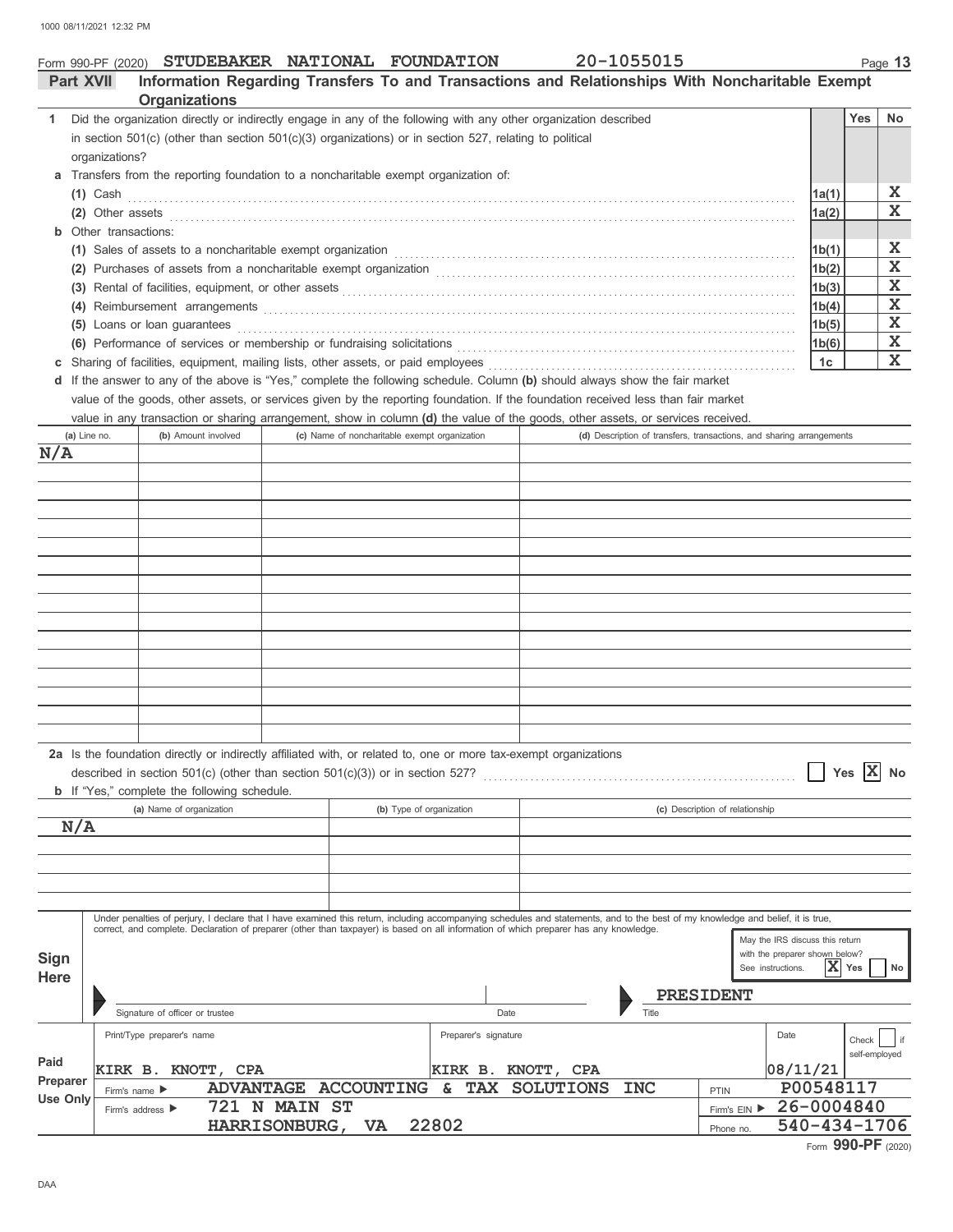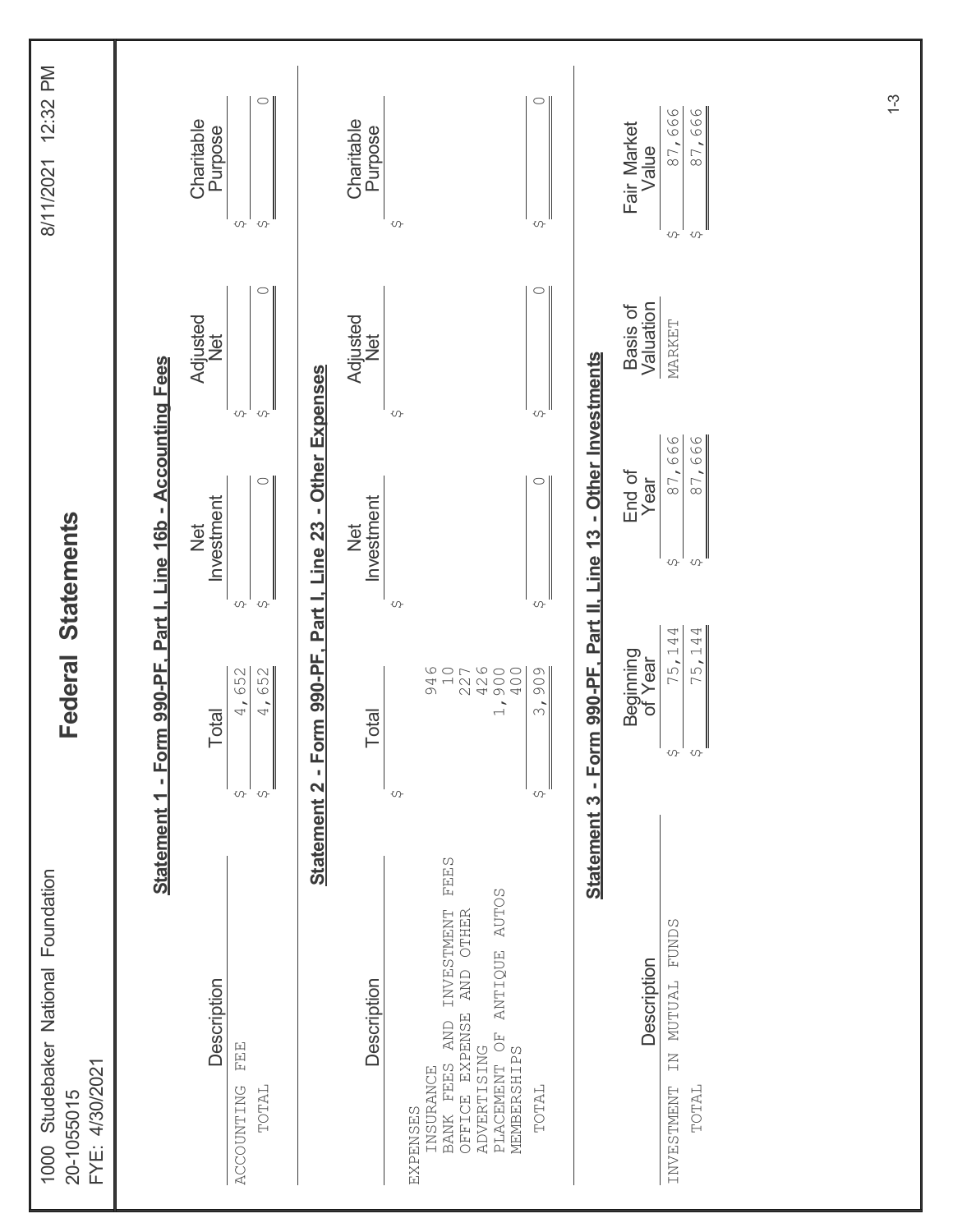FYE: 4/30/2021

# **Statement 4 - Form 990-PF, Part II, Line 15 - Other Assets**

| <b>Description</b>  | <b>Beginning</b><br>of Year | End of<br>Year | <b>Fair Market</b><br>Value |
|---------------------|-----------------------------|----------------|-----------------------------|
| VEHICLES<br>DONATED | 375,828                     | 375,828        | 375,828                     |
| TOTAL               | 375,828                     | 375,828        | 375,828                     |

|       |  | Statement 5 - Form 990-PF, Part III, Line 3 - Other Increases |  |        |
|-------|--|---------------------------------------------------------------|--|--------|
|       |  | <b>Description</b>                                            |  | Amount |
|       |  | UNREALIZED GAIN IN INVESTMENTS                                |  | 10,103 |
| TOTAL |  |                                                               |  | 10,103 |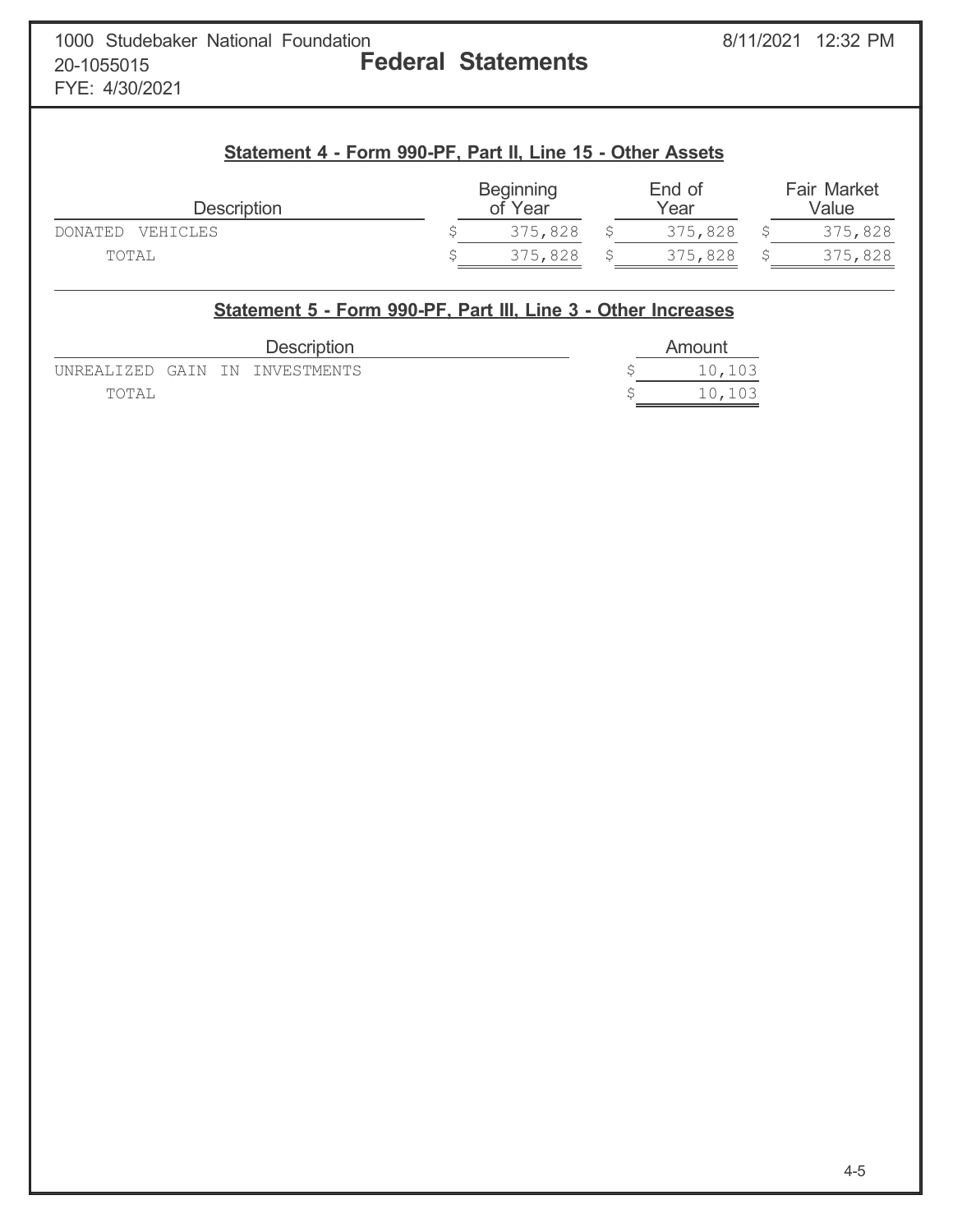| 1000 Studebaker National Foundation<br>FYE: 4/30/2021<br>20-1055015                                   |                   | Federal Statements |                                          |                     | 8/11/2021 12:32 PM  |
|-------------------------------------------------------------------------------------------------------|-------------------|--------------------|------------------------------------------|---------------------|---------------------|
| Statement 6 - Form 990-PF, Part VIII,                                                                 | Line <sub>1</sub> |                    | - List of Officers, Directors, Trustees, | <u>ان</u><br>Etc    |                     |
| Name and<br>Address                                                                                   | Title             | Average<br>Hours   | Compensation                             | <b>Benefits</b>     | Expenses            |
| DERBIDGE<br>BOX 151854<br>V 89315<br>BOX<br>P.O. BO<br>ELY NV<br>LINDA                                | <b>TREASURER</b>  | 0.00               | $\circ$                                  | $\circ$             | $\circ$             |
| ST.<br>85331<br>$\mathbb{A}\mathbb{Z}$<br>CERVINI<br>N 61ST<br>CREEK<br>BILL (<br>CAVE                | DIRECTOR          | 0.00               | $\circ$                                  | $\bigcirc$          | $\circ$             |
| 92264<br>$C\Delta$<br><b><i>IOBO WAY</i></b><br>SPRINGS<br><b>NENZEL</b><br>FRANK<br>1475 1<br>PALM 3 | DIRECTOR          | 0.00               | $\circ$                                  | $\circ$             | $\circlearrowright$ |
| ΣN<br>AZ 85021<br>FREEWAY<br>COLLINS<br>CHRIS CO<br>2410 W F<br>PHOENIX                               | PRESIDENT         | 0.00               | $\circ$                                  | $\circlearrowright$ | $\bigcirc$          |
| $\mathbb R$<br>1036 WILLOWMORE SPRINGS<br>LEXINGTON NC 27292<br>MARTHA STUDEBAKER                     | DIRECTOR          | 0.00               | $\circ$                                  | $\bigcirc$          | $\bigcirc$          |
| CHESTER BRADFIELD<br>9219 CENTERVILLE RD<br>BRIDGEWATER VA 22812                                      | <b>DIRECTOR</b>   | 0.00               | $\circ$                                  | $\bigcirc$          | $\circ$             |
| <b>DORMOIS</b><br>596<br>85211<br>BOX<br>AZ<br>RICHARD<br>P.O.<br>MESA                                | PRESIDE<br>VICE   | 0.00               | $\circ$                                  | $\circ$             | $\circ$             |
| CIRCLE<br>AR HILL<br>85351<br>DENNY LOCKMON<br>9417 W. CEDAR<br>SUN CITY AZ 8                         | <b>DIRECTOR</b>   | 0.00               | $\circ$                                  | $\bigcirc$          | $\circlearrowright$ |
| $\mathbb{R} \mathbb{D}$<br>85004<br>SID ROSEN<br>2233 N ALVARADO F<br>PHOENIX AZ 85004                | DIRECTOR          | 0.00               | $\circ$                                  | $\circlearrowright$ | $\circlearrowright$ |
| <b>BELL</b><br><b>JAMES</b>                                                                           | DIRECTOR          | 0.00               | $\circlearrowright$                      | $\bigcirc$          | $\bigcirc$          |
|                                                                                                       |                   |                    |                                          |                     | $\circ$             |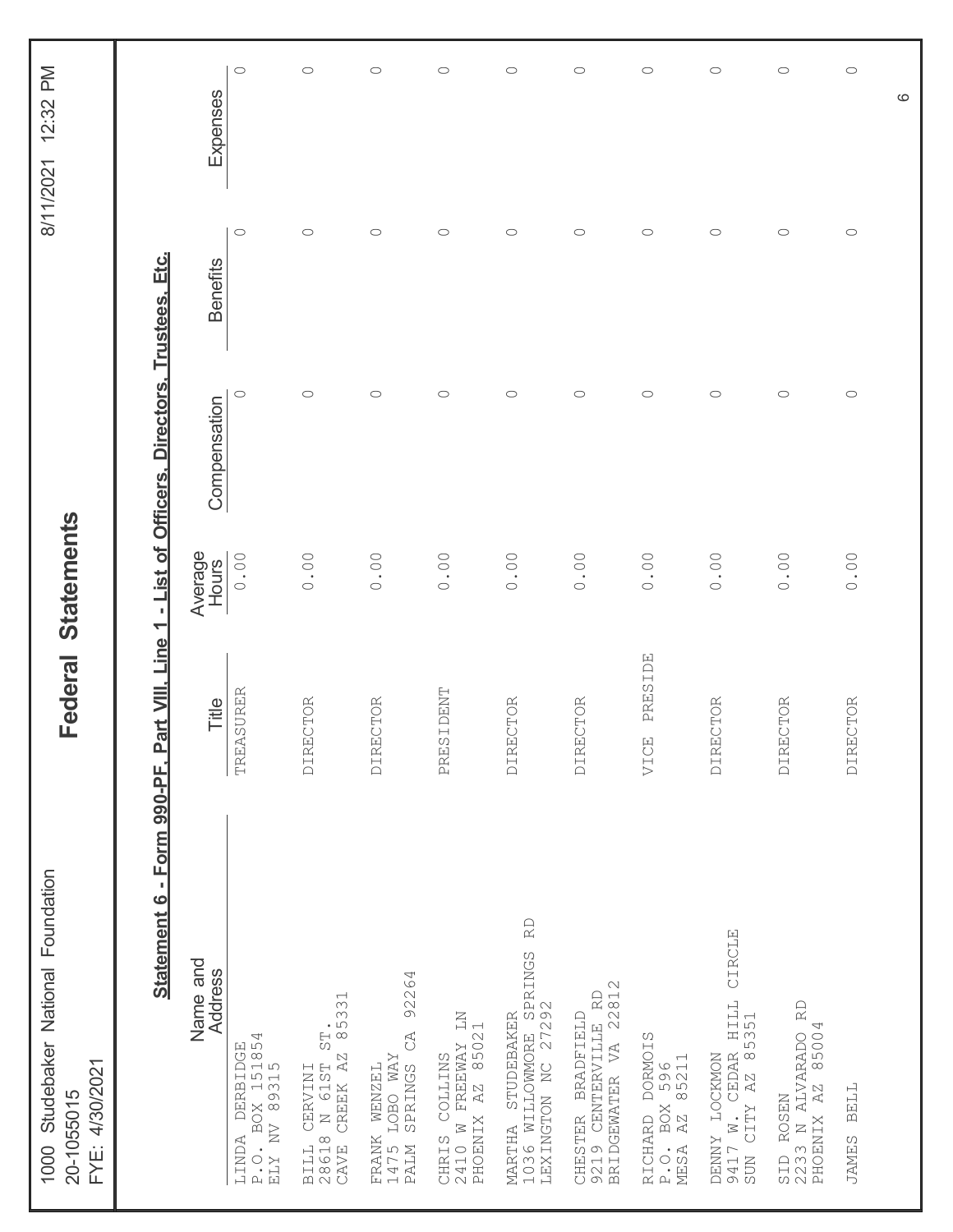| 1000 Studebaker National Foundation<br>FYE: 4/30/2021<br>20-1055015                   |           | Federal Statements |                                                            |                     | 12:32 PM<br>8/11/2021 |
|---------------------------------------------------------------------------------------|-----------|--------------------|------------------------------------------------------------|---------------------|-----------------------|
| Statement 6 - Form 990-PF.                                                            |           | Etc. (continued)   | Part VIII, Line 1 - List of Officers, Directors, Trustees, |                     |                       |
| Name and<br><b>Address</b>                                                            | Title     | Average<br>Hours   | Compensation                                               | <b>Benefits</b>     | Expenses              |
| 98225<br>3951 WYNN RD.<br>BELLINGHAM WA                                               |           |                    |                                                            |                     |                       |
| BAYSWATER PLACE<br>I BEND IN 46614<br>BECKY BONHAM<br>5711 BAYSWATER<br>SOUTH BEND IN | SECRETARY | 0.00               | $\circ$                                                    | $\circlearrowright$ | $\bigcirc$            |
| ED.<br>DEER I<br>93614<br>43306 RUNNING<br>COARSEGOLD CA<br>THOMASON<br>CARL          | DIRECTOR  | 0.00               | $\bigcirc$                                                 | $\circlearrowright$ | $\circ$               |
|                                                                                       |           |                    |                                                            |                     |                       |
|                                                                                       |           |                    |                                                            |                     |                       |
|                                                                                       |           |                    |                                                            |                     |                       |
|                                                                                       |           |                    |                                                            |                     |                       |
|                                                                                       |           |                    |                                                            |                     |                       |
|                                                                                       |           |                    |                                                            |                     |                       |
|                                                                                       |           |                    |                                                            |                     |                       |
|                                                                                       |           |                    |                                                            |                     |                       |

 $\circ$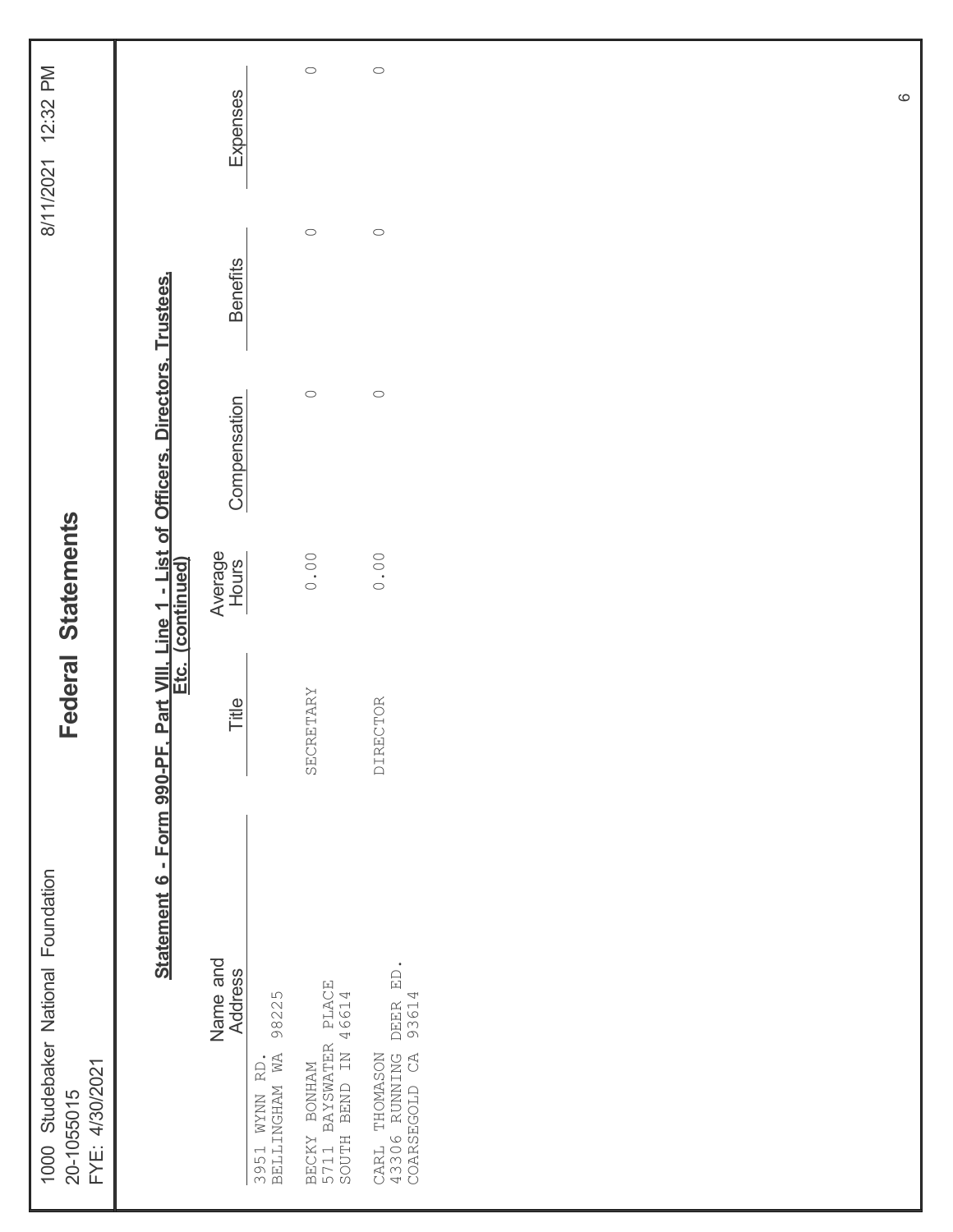FYE: 4/30/2021

## **Statement 7 - Form 990-PF, Part XV, Line 2a - Name, Address and Email for Applications**

**Description** 

JAMES BELL 360-738-0103 3951 WYNN RD BELLINGHAM WA 98225 STUDENUT@COMCAST.NET

## **Statement 8 - Form 990-PF, Part XV, Line 2b - Application Format and Required Contents**

### **Description**

THE APPLICANT SHOULD BE PURSUING AUTOMOTIVE FIELDS OF STUDY, INCLUDING BUT NOT LIMITED TO PRESERVATION, RESTORATION, AUTO BODY, MAINTENANCE/REPAIR, DESIGN, AUTOMOTIVE HISTORY, ETC. OR PURSUING HIGHER EDUCATION AND PRESERVING THE STUDEBAKER LEGACY BY BEING ACTIVELY INVOLVED IN STUDEBAKERS AS A HOBBYIST. SCHOLARSHIP APPLICANTS MUST HAVE OBTAINED AT LEAST AN EQUIVALENT OF 2.5 GPA ON A 4.0 SCALE, AND MUST SUBMIT COPIES OF ALL THEIR ACADEMIC TRANSCRIPTS AND A TEACHER LETTER OF RECOMMENDATION WITH THEIR APPLICATION

# **Statement 9 - Form 990-PF, Part XV, Line 2c - Submission Deadlines**

**Description** 

BY MAY 1 FOR THE FALL TERM AND NOVEMBER 1ST FOR THE SPRING TERM.

## **Form 990-PF, Part XV, Line 2d - Award Restrictions or Limitations**

**Description** 

N/A